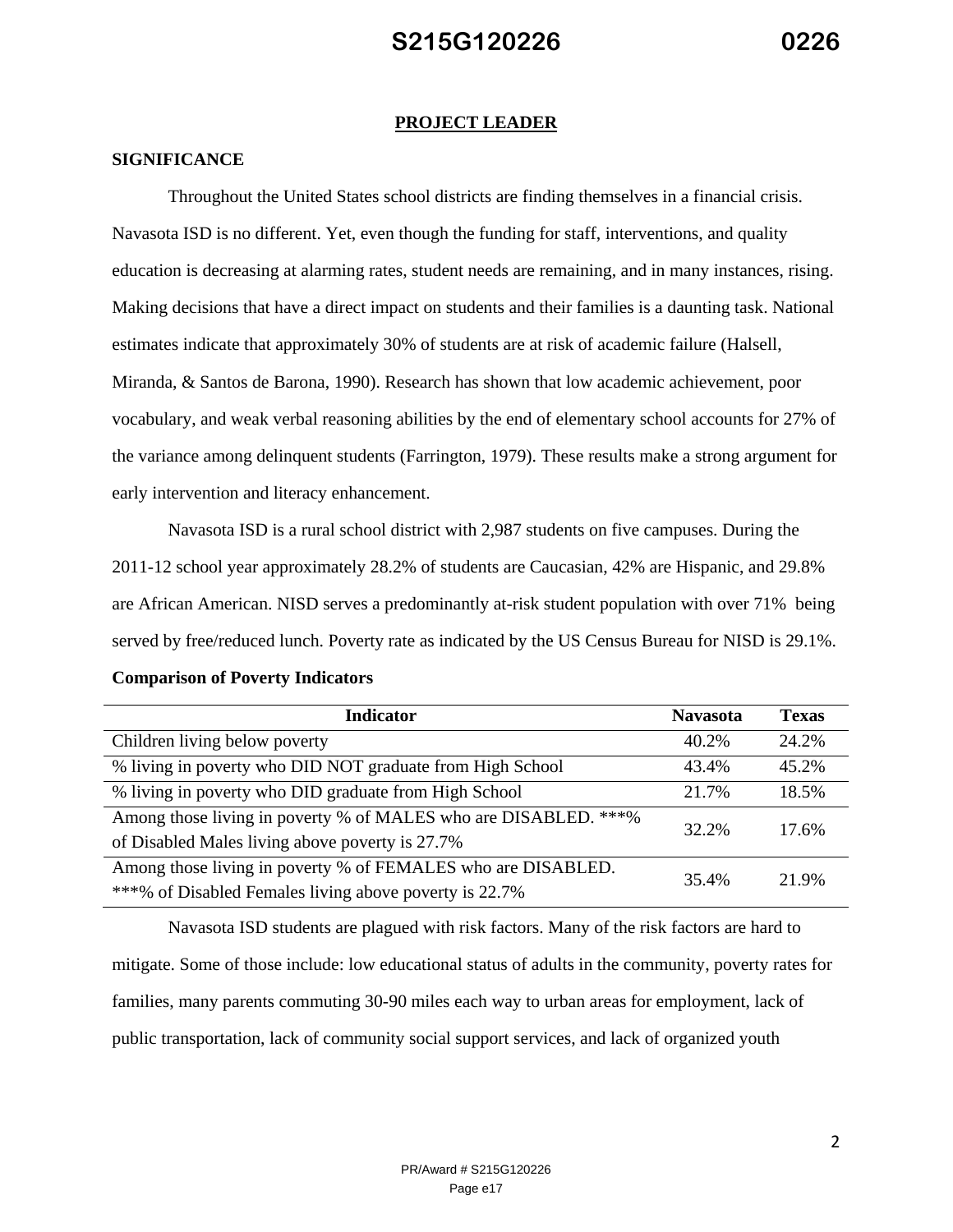activities. Protective factors are low. Factors such as self esteem and positive relationships with adults were less likely to be self reported from students on survey instruments than the state average. According to the United States Census Bureau the median income for a household in the city was

compared to the national median of Males had a median income of versus for females. The per capita income for the city of Navasota is (United States Census Bureau). The geographical area of Navasota ISD is rural **(Competitive Priority 4)** , which requires extensive travel to access resources commonly available in more urban locations. Generational poverty, as well as high divorce rates are challenges that face the students of the school districts daily. In addition, a disproportionate number of African American and Hispanic families are represented in these poverty statistics. The Annie E. Casey Foundation, *Where Kids Count, Place Matters (2010),* and researchers Greg Duncan and Jeanne Brooks-Gunn, *Consequences of Growing Up Poor (1997),* document the negative outcomes for children living in impoverished neighborhoods which include: poor physical and mental health; lack of positive adult role models and nurturing relationships; early and frequent exposure to violence; child abuse; substance abuse; crime; gangs; significant number of adults without a high school diploma or college degree; and unemployment or underemployment. Growing up in poverty presents numerous obstacles to school success. Yet, breaking the cycle of poverty is a complex process. Ruby Payne (2005) states in *A Framework for Understanding Poverty* there are only two ways out of poverty: education and relationships.

Navasota Independent School District was deemed to have not met adequate yearly progress (AYP) according to *No Child Left Behind* guidelines. In fact, just this week NISD was informed that none of the five schools in the district met AYP. Navasota High School, Navasota Junior High, and Navasota Intermediate School have all been classified as academically unacceptable by the State of Texas. Navasota Junior High School has also been classified as a persistently low performing school **(Competitive Priority 1)** due to low percentages of students passing the state accountability test, TAKS, within the past two years. (NOTE: Texas has now changed the assessment instrument for students to the STAAR test instead of the TAKS test.) Findings in the district and campus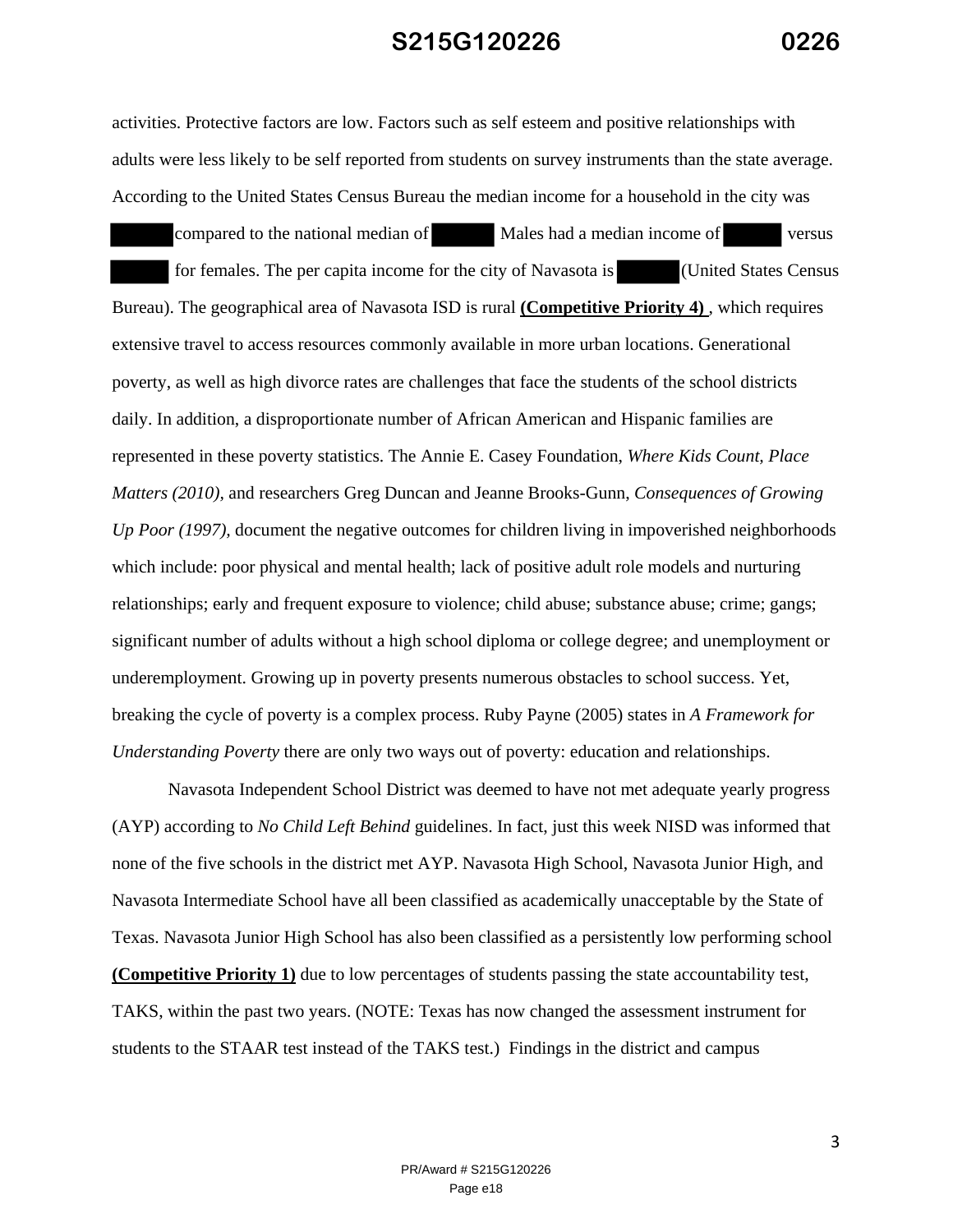improvement plans, needs assessment, and additional assessments required for the low performing schools in the district, indicate that critical needs are present on each campus throughout the district.

With no local bookstores and a small public library, the school libraries are the primary source of reading material for youth. Navasota ISD proposes to improve student reading ability and strengthen the literacy development across all academic content areas of its students by providing a wide range of literacy resources. *Project LEADER (Libraries Empower Academic Development & Excellent Readers).* To accomplish *Project LEADER* will focus on providing resources to support literacy rich academic and enrichment activities by enhancing the quality and quantity of resources (print and electronic) in school libraries, increasing access to school libraries, increasing interventions for students to improve literacy, promoting parent engagement, facilitating early childhood literacy development, and fostering collaboration of all staff members through joint PD.

Project LEADER will provide students with increased access to school library materials; a well-equipped, technologically advanced school library; and well-trained, librarians who work collaboratively with teachers in an effort to increase the literacy level of students. NISD will achieve this by extending library hours to include at least 30 minutes before school each day, up to two hours after school, hours during the summer months, and at least one Saturday per month. By extending the hours of operation of the library, and by adequately maintaining experienced library staff, up to date books, materials and technology equipment, not only will academic achievement be increased in the students, but a love for reading and learning can be fostered throughout the community. Furthermore, NISD will actively promote a book distribution program for children of all ages (infant – school age).

Project LEADER was developed by a district committee. The committee reviewed the literacy needs assessment and the District and Campus Plans (found at: www.navasotaisd.org), and spent months researching current literature concerning literacy obtainment, relationships between reading levels and achievement, and the importance of a program that is aligned with the current curriculum. All campuses throughout the Navasota ISD will receive benefit from Project LEADER, which will enhance academic achievement in literacy from kindergarten through twelfth  $(12<sup>th</sup>)$  grade (2987 students). In planning Project LEADER, NISD conducted a thorough needs assessment,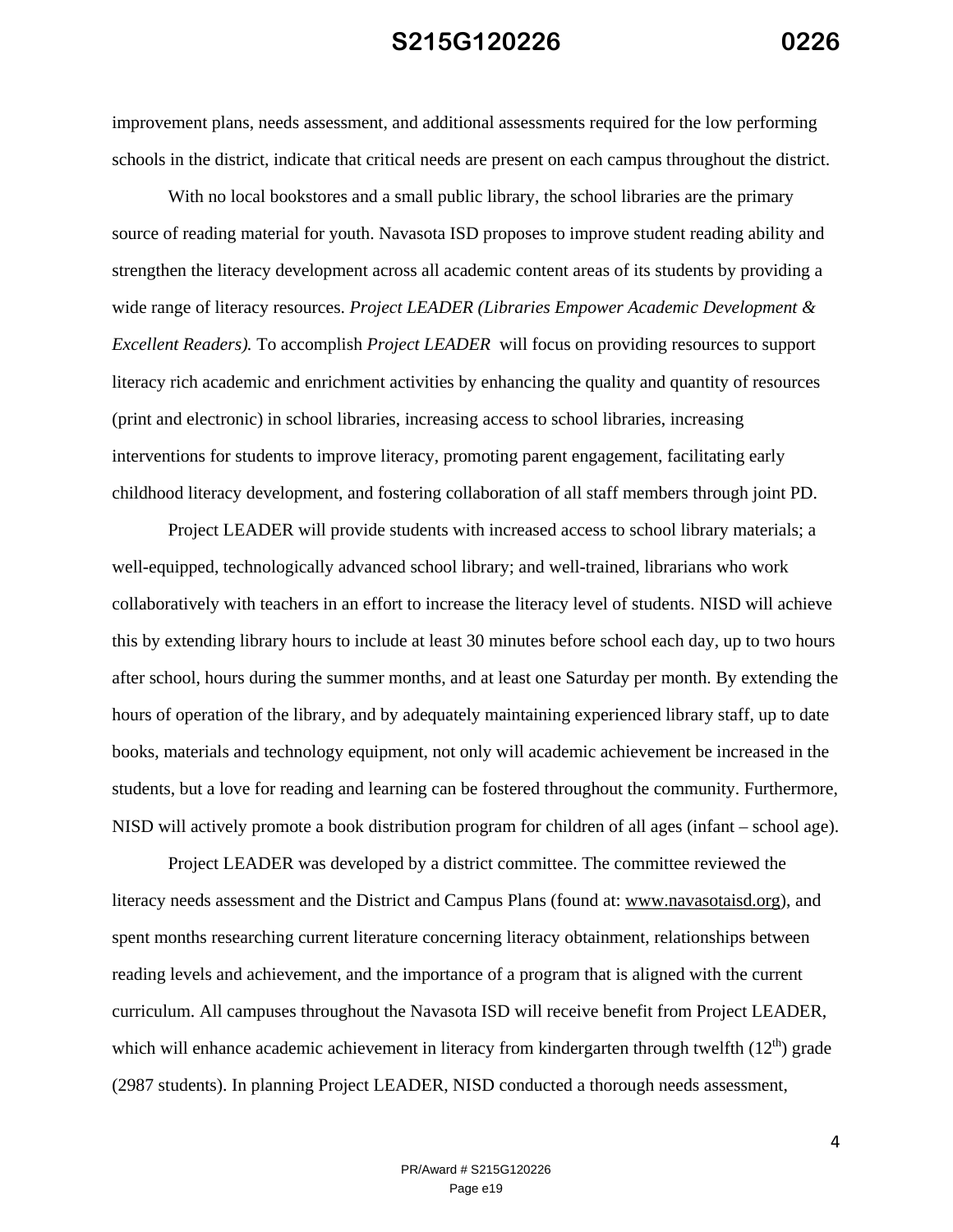analyzed data relative to student achievement, demographic statistics, and the current status of library materials. In addition, surveys were conducted in the fall of 2010 to assemble the input of teachers, students, parents, and local community members (including city librarian). The surveys asked for suggestions concerning titles/authors, hours of operation, and future library use. The library and literacy needs assessment is integrated with the NISD District and Campus Improvement Plans and the long range Strategic Plan. It is through the Improvement Plans that staff development is approved, funding is appropriated, and funding sources are leveraged in meeting goals.

In the Fall of 2010 NISD began a district wide comprehensive positive youth development program, entitled Raising Healthy Children (RHC), formerly known as the Seattle Social Development Project, developed by Drs. Catalano and Hawkins of the Social Development Research Group. The program is applauded as a Blueprints promising program by the Center of Study and Prevention at the University of Colorado. Every staff member within NISD (teacher, counselor, administrator, clerical etc) has been trained extensively in the program and it is being implemented on all campuses. The program consists of a school wide implementation component, family support, and a peer to peer component. Massive needs assessment information was collected and analyzed within this program including yearly data from the Communities that Care Survey (CTC). In addition, surveys were conducted in 2011 to assemble the input of teachers, students, parents, and local community members concerning the needs of the district. In 2011 a Climate Survey (teachers, administrators, students, parents, and community) was also conducted and analyzed both on the campus and district level. In the needs assessment SEVEN themes emerged related to literacy:

Need 1. Lack of student academic achievement:

Need 2. Lack of sufficient resources to increase reading ability;

- Need 3. High student to technology device ratio for use in instructional environment;
- Need 4. Limited parental involvement and parenting skills training;
- Need 5. Lack of professional development in implementing high need interventions;
- Need 6. Limited resources in school libraries: and
- Need 7. Limited access to literacy resources for students and parents.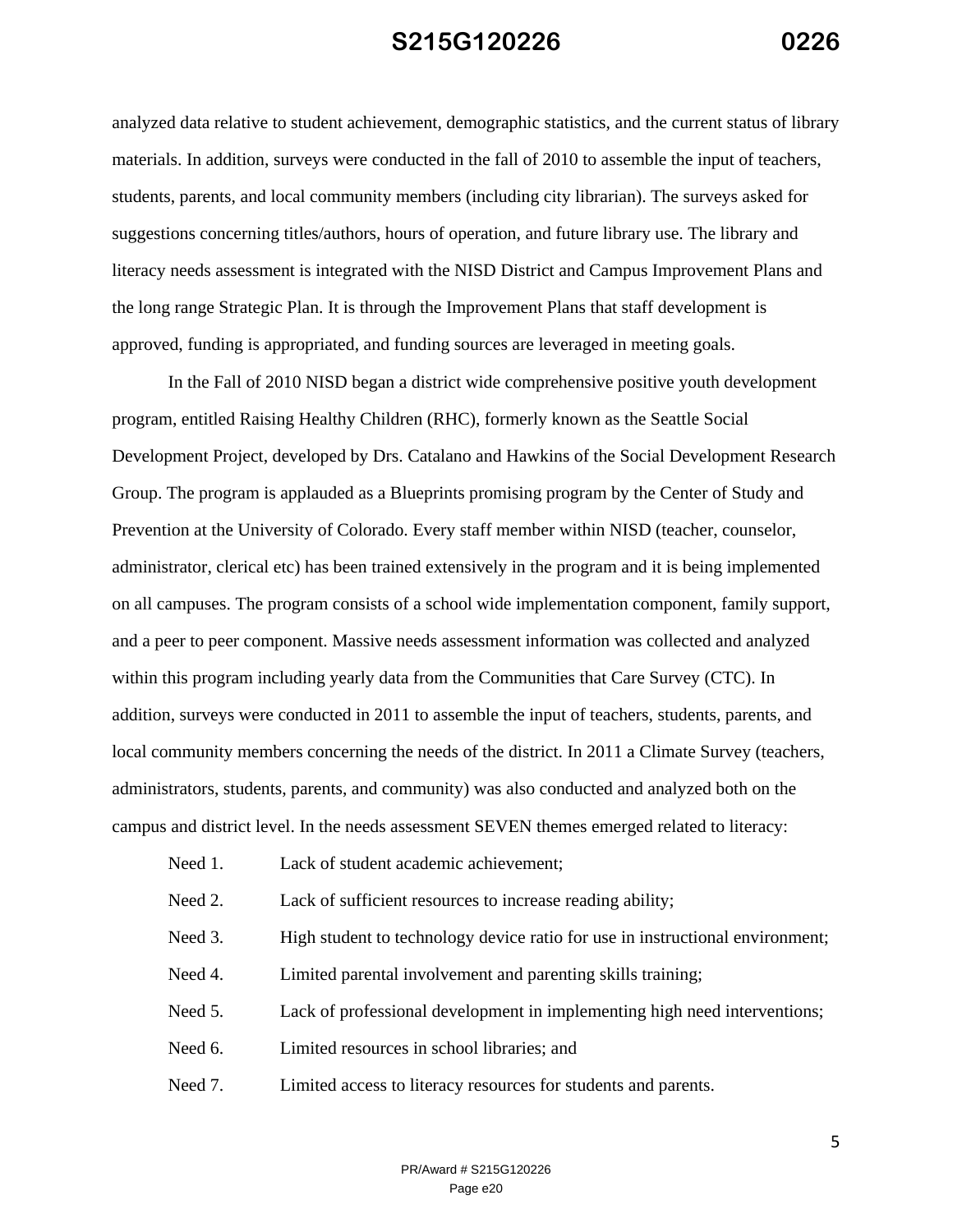At a time when the global economy calls for more highly-skilled workers, gaps in achievement for low income and minority students in the areas of reading, math, and science, as well as low graduation rates and enrollment in post secondary education are unacceptable. Navasota ISD reading levels for First Graders were acquired through the *Developmental Reading Assessment* and the reading levels for Second Graders were gathered from the Texas Primary Reading Inventory (TPRI). Students above the third grade were assessed using the TAKS test.

| <b>READING LEVEL</b> | <b>Below</b> | <b>Equal To</b> | Above |
|----------------------|--------------|-----------------|-------|
| <b>First Grade</b>   | 46%          | 18%             | 36%   |
| <b>Second Grade</b>  | '2%          | 27%             | 31%   |

#### **Primary Reading Levels**

In addition to reading scores being below state average at all levels, 91 students participated in remedial classes to pass mandated tests for graduation under *No Child Left Behind* standards. Again, although secondary schools are not included in this application proposal, background information concerning these schools is important to understanding how the development of the project was based on data driven decision making, and the impact that foundational success at the elementary level has in preparing students to be successful as they progress through the entire school system.

| <b>Passing Reading TAKS</b> | <b>Navasota</b> | <b>Texas</b> | - below<br>+ above |
|-----------------------------|-----------------|--------------|--------------------|
| <b>Third Grade</b>          | 82%             | 89%          | $-7\%$             |
| <b>Fourth Grade</b>         | 71%             | 85%          | $-14%$             |
| <b>Fifth Grade</b>          | 74%             | 85%          | $-11\%$            |
| <b>Sixth Grade</b>          | 87%             | 94%          | $-7%$              |
| <b>Seventh Grade</b>        | 76%             | 88%          | $-12%$             |
| Eighth Grade                | 84%             | 95%          | $-11\%$            |
| Ninth Grade                 | 79%             | 87%          | $-8%$              |
| <b>Tenth Grade</b>          | 84%             | 89%          | $-5\%$             |

Increasing outreach is imperative to increasing parental engagement in their child's academic success. This outreach is hampered by cultural and language barriers. Currently Navasota ISD has no African American or Hispanic librarians. In addition, all librarians are female and none of the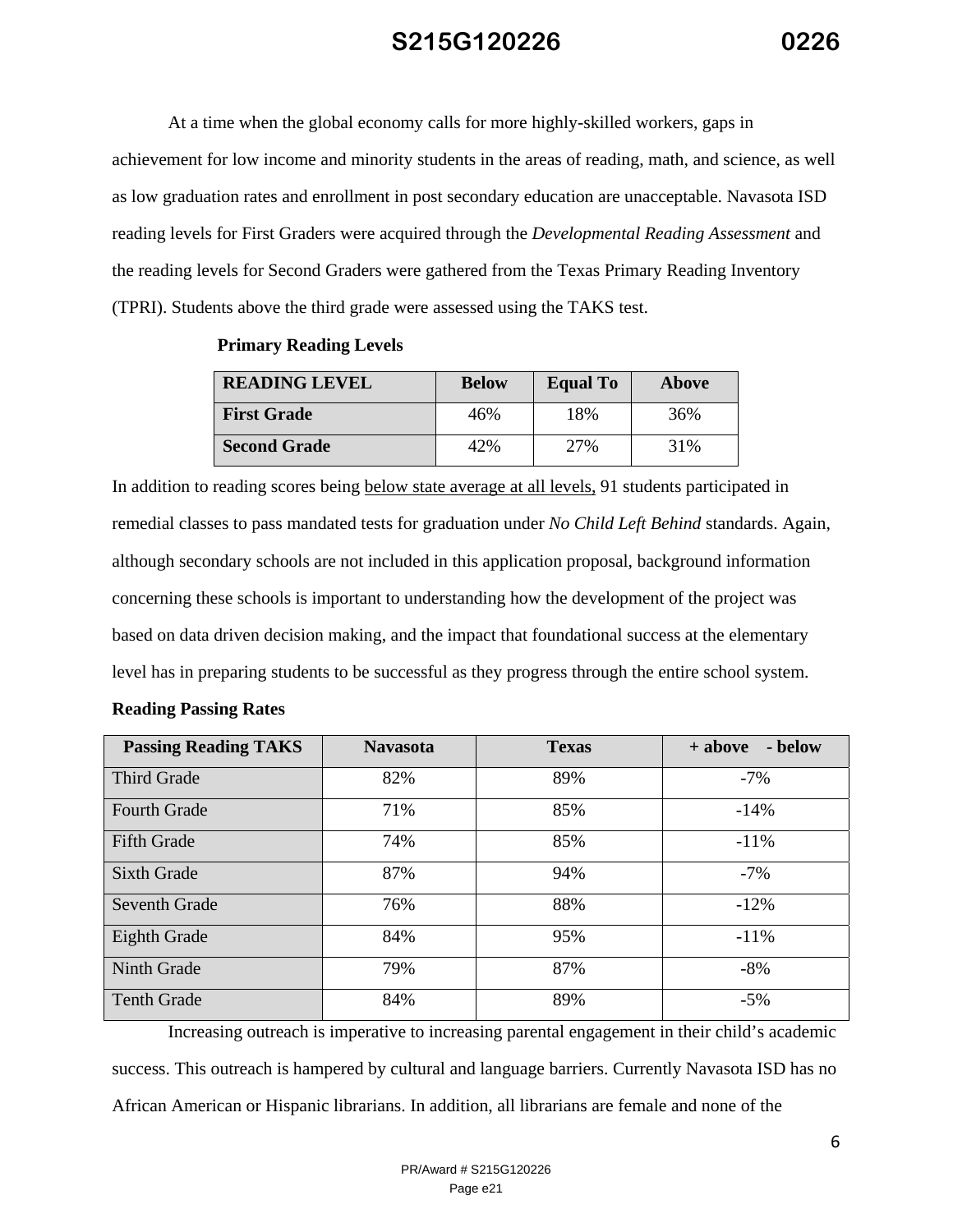librarians speak Spanish. The lack of culturally and linguistically accessible librarians makes communication and trust building relationships more difficult. Many of the families within Navasota ISD struggle with self sufficiency and other barriers to school success. The NISD program strives to mitigate some of these barriers by being cognizant of them during the hiring process and by building community collaboration in providing support and information on how to access resources.

*Project LEADER* intends to enhance the work that is already being accomplished in Navasota ISD through the Raising Healthy Children replication grant by: (1) increasing the quality and quantity of literacy materials in school libraries (print and electronic); (2) encouraging collaboration between librarian and teachers; (3) using the trainer of trainer model to implement instructional strategies in the classroom and library; (4) enhancing early childhood literacy skills and parent engagement through the use of technology, Reader's Theatre, and book distribution; (5) conducting professional development for assisting all students, but especially those with special needs, in obtaining their optimal literacy potential from the Neuhaus Education Center; and (7) supporting the acquisition of core content material through the implementation of an intensive vocabulary development program.

#### **QUALITY OF THE PROJECT DESIGN**

*Project LEADER* is a comprehensive effort to improve teaching and learning that supports rigorous academic standards and is coordinated with related efforts at the school. Navasota ISD offers a rigorous curriculum throughout the K-12 school system by supplementing the TEKS (Texas Essential Knowledge and Skills) with the C-Scope curriculum. Project LEADER complements the C-Scope curriculum in that it expands literacy development throughout all core academic subject fields and promotes meaningful and purposeful parental engagement. The role of the librarians as a literacy coach to all teachers and as an integral part of the instructional team adds richness and value to the educational experience for NISD students. Furthermore, the use of the trainer of trainers model for expanding school wide capacity for instructional leadership in literacy will have a long lasting impact on student achievement.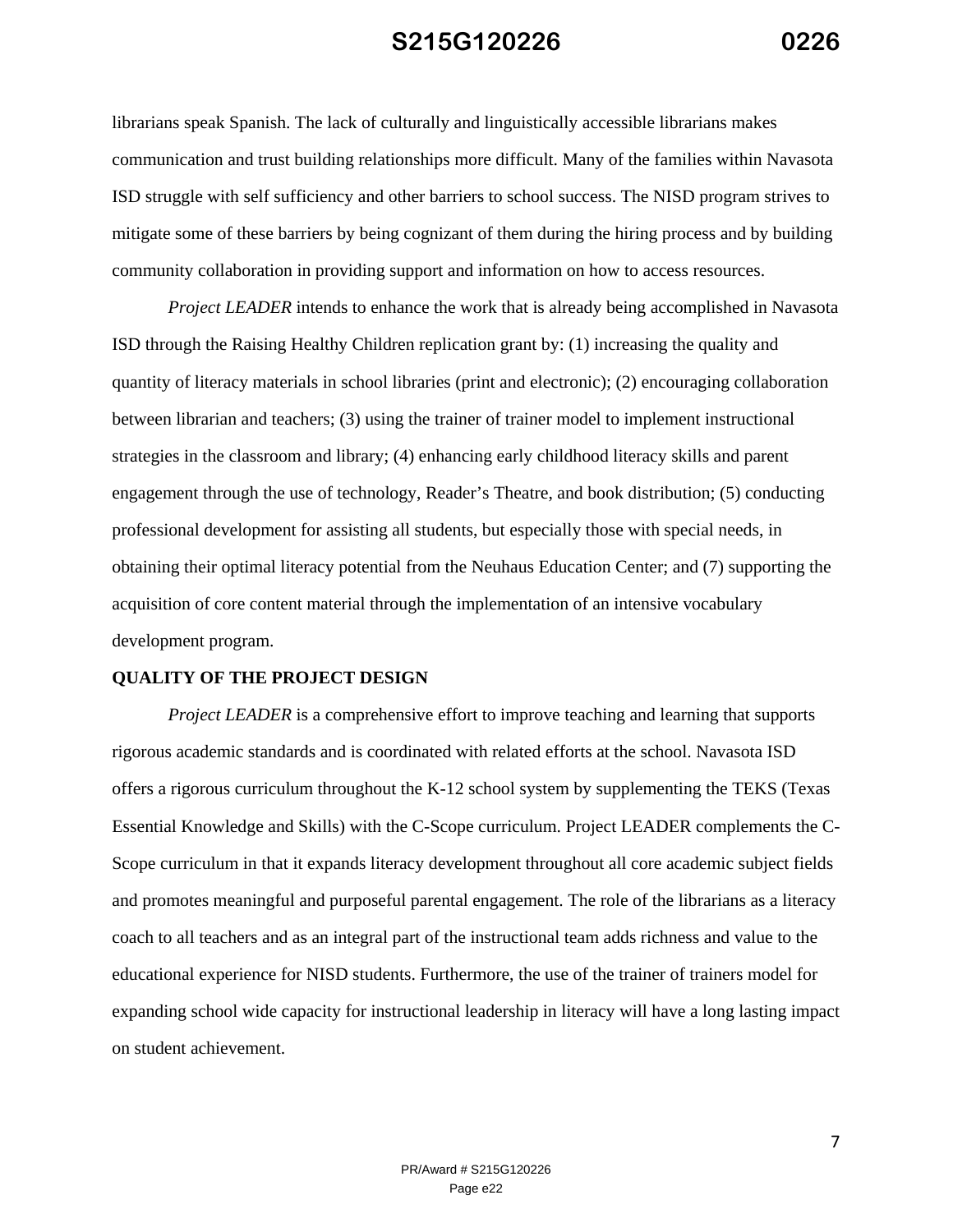Each of the initiatives that have been included in Project LEADER serve to mitigate barriers to student success and to fortify the foundation for a lifetime of learning. Flocabulary is a program that is geared at delivering core subject specific information in an innovative matter by coupling vocabulary and content with music that students identify with. Neuhaus Education Centers specializes on strategies for literacy instruction that include intentional activities to enhance academic growth and development of students with special needs. Reader's Theatre is based on the solid principals of literacy obtainment while also making reading fun and interactive. It is especially useful for parental engagement as "homework" consists of each member of the family participating in the "play". Materials are bagged with multiple color coded copies of the play and appropriate props to enhance the experience. Enhancing the early reading readiness of pre school age children (birth to age five) promotes equity for achieving academic success and expands on the Reach Out and Read Program. The book distribution program will supplement the existing program (Reach Out and Read) by distributing more materials through new contact points. Funding associated with the Project LEADER will be leveraged with monies from other programs in an effort to build a comprehensive program that is sustainable and that is specific enough to meet the needs of an individual child and broad enough to meet the needs of the vast mixture of students who attend the school. Title I funding (school wide classification) as well as funding through the Rural and Low Income School Program and a grant from the Office of Adolescent Health will be used in conjunction with this grant funding to support and sustain the program **(Competitive Priority 4).** In addition, school allotment resources will also be directed at implementing Project LEADER.

The goals, objectives and outcomes of *Project LEADER with their associated needs and project activities are:*

#### **GOAL: THE GOAL OF** *PROJECT LEADER IS TO IMPLEMENT A HIGH QUALITY PROGRAM BIRTH – GRADE 12 TO DEVELOP AND IMPROVE LITERACY SKILLS FOR ALL YOUTH.*

**OBJECTIVE 1:** To increase access to a wide variety of literacy resources (print and electronic) that increase reading levels and offer learning opportunities to all students by August 31, 2013.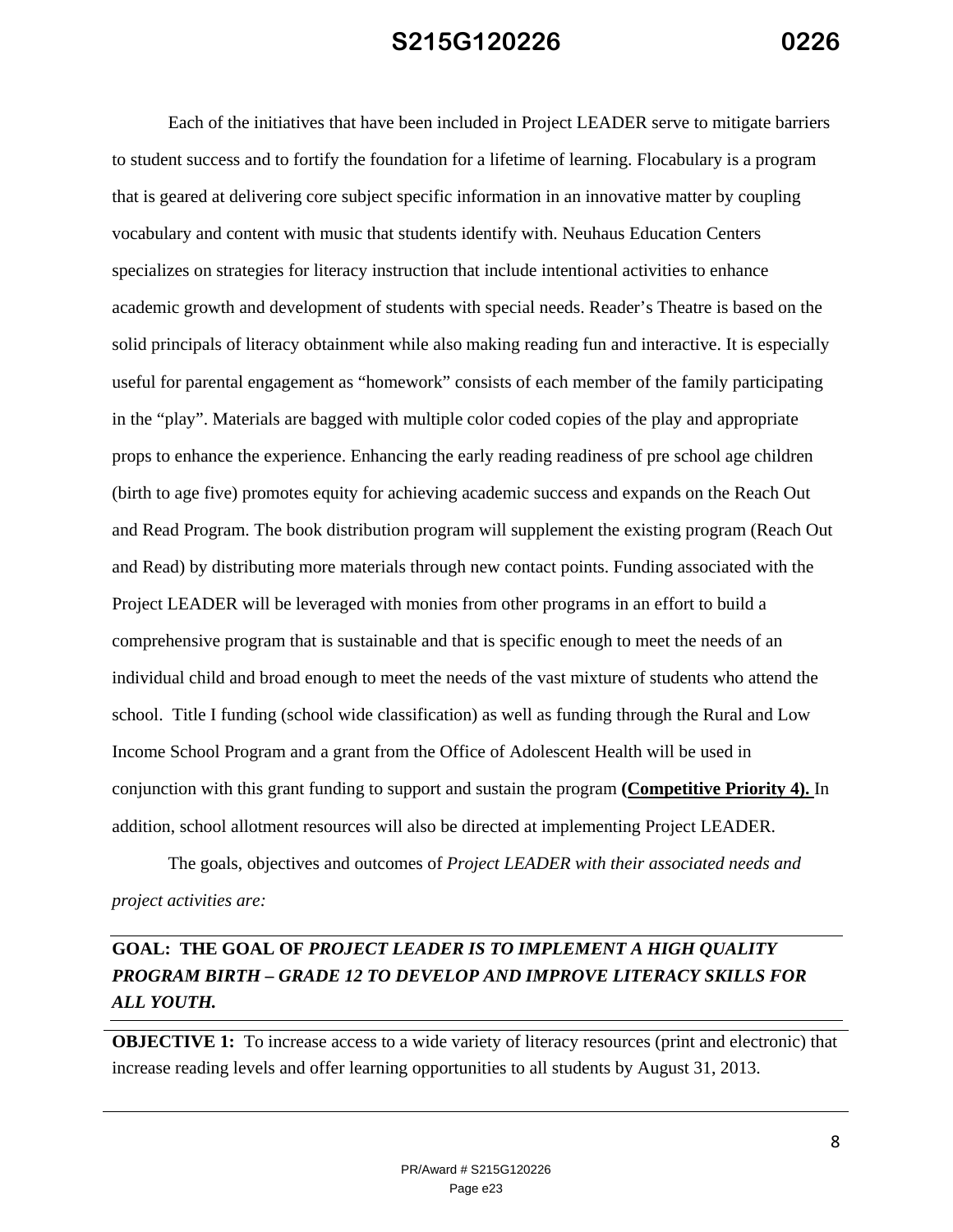| <b>Outcomes</b>                                                                                       | <b>Needs</b>                                                                                         |  |
|-------------------------------------------------------------------------------------------------------|------------------------------------------------------------------------------------------------------|--|
| Purchase and catalogue at least 50% of library                                                        | Need 1. Lack of student academic achievement                                                         |  |
| resources by March 15, 2013.                                                                          | Need 2. Lack of resources to $\wedge$ reading ability                                                |  |
|                                                                                                       | Need 3. High student to technology device ratio                                                      |  |
| Plan/implement at least four Family Literacy                                                          | Need 6. Limited resources in school libraries                                                        |  |
| Nights libraries on or before Aug 1, 2014.                                                            | Need 7. Limited access to literacy resources                                                         |  |
|                                                                                                       | <b>Activities</b>                                                                                    |  |
| Extend library hours before school, after school,                                                     | 1. Purchase materials (print and electronic)                                                         |  |
| on Saturdays, and/or during summer by at least                                                        | 2. Extended library hours                                                                            |  |
| 100 clock by August 15 of each year.                                                                  | 3. Author Visits                                                                                     |  |
| <b>OBJECTIVE 2:</b> To provide a minimum of five high quality literacy activities with meaningful     |                                                                                                      |  |
| opportunities for parental engagement by August 31, 2014.                                             |                                                                                                      |  |
| <b>Outcomes</b>                                                                                       | <b>Needs</b>                                                                                         |  |
| Plan, publicize and implement at least four                                                           | Need 1. Lack of student academic achievement                                                         |  |
| Family Literacy Nights by August 1, 2014.                                                             | Need 4. Limited parental engagement                                                                  |  |
|                                                                                                       | Need 7. Limited access to literacy resources                                                         |  |
| Implement a parent lending program (print and                                                         |                                                                                                      |  |
| electronic) in the school library by Aug 1, 2013.                                                     | <b>Activities</b>                                                                                    |  |
|                                                                                                       | 1. Family Literacy Nights                                                                            |  |
| Schedule and implement at least three parenting                                                       | 2. Reader's Theatre                                                                                  |  |
| workshops to communicate literacy development                                                         | 3. Student Author                                                                                    |  |
| and academic strategies to parents by Aug 2014.                                                       |                                                                                                      |  |
|                                                                                                       | <b>OBJECTIVE 3:</b> To implement consistent collaboration and professional development opportunities |  |
| for teachers, school leaders, and librarians with focus on using literacy resources and interventions |                                                                                                      |  |
| effectively to support academic achievement by January 15, 2013.                                      |                                                                                                      |  |
| <b>Outcomes</b>                                                                                       | <b>Needs</b>                                                                                         |  |
| Implement a joint professional development                                                            |                                                                                                      |  |
| opportunity using Flocabulary to increase content                                                     |                                                                                                      |  |
| area literacy/vocabulary by Jan 15, 2013.                                                             | Need 1. Lack of student academic achievement                                                         |  |
|                                                                                                       | Need 2. Lack of resources to $\wedge$ reading ability                                                |  |
| Implement a joint PD opportunity using Reader's                                                       | Need 3. High student to technology device ratio                                                      |  |
| Theatre to increase literacy levels and parent                                                        | Need 5. Lack of professional development                                                             |  |

engagement by February 15, 2013.

Implement a joint professional development

Need 6. Limited resources in school libraries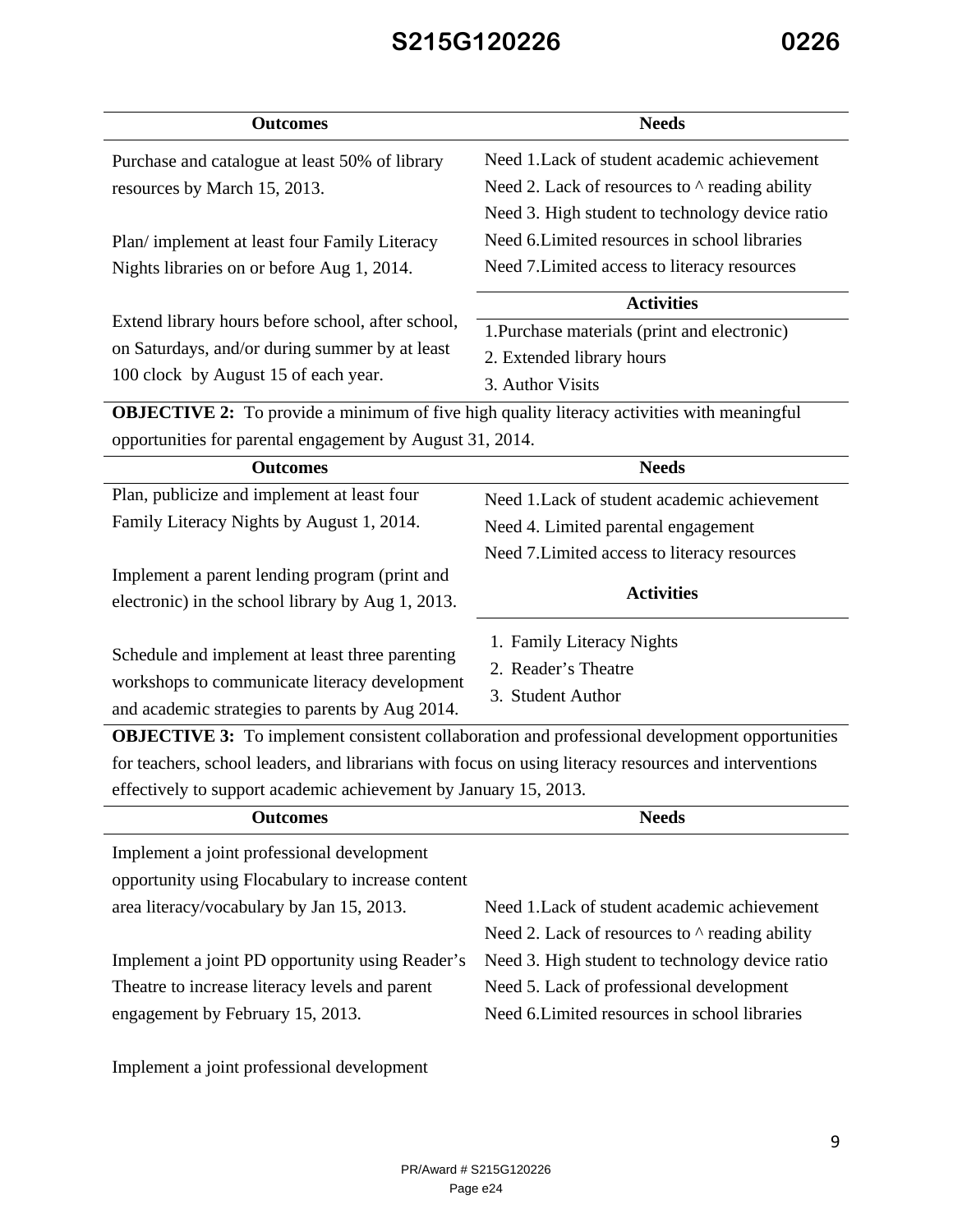increase literacy levels by March 15, 2013. Librarian will schedule time with teachers during professional learning communities to collaborate concerning literacy implementation strategies by November 15, 2013. 1, Flocabulary training 2. Flocabulary interventions and strategies 3. Reader's Theatre training 4. Neuhaus training 5. Professional Learning Communities 6. Joint lessons 7. Conferences and other PD

opportunity using Neuhaus Education Center to

**OBJECTIVE 4:** To offer appropriate educational interventions for all students (English Language Learners, Special Needs, Gifted and Talented, At-Risk, struggling etc) with support from school library/librarian by January 15, 2013.

| <b>Needs</b><br><b>Outcomes</b>                                                                                                                                                                                                                                                                                |                                                       |  |  |
|----------------------------------------------------------------------------------------------------------------------------------------------------------------------------------------------------------------------------------------------------------------------------------------------------------------|-------------------------------------------------------|--|--|
|                                                                                                                                                                                                                                                                                                                | Need 1. Lack of student academic achievement          |  |  |
| Integrate Flocabulary, Reader's Theatre and<br>Nauhaus supplemental instruction when<br>appropriate to increase content area literacy and<br>vocabulary development by April 30, 2013.<br>Integrate technology applications as<br>supplemental instruction to increase literacy<br>levels by January 30, 2013. | Need 2. Lack of resources to $\wedge$ reading ability |  |  |
|                                                                                                                                                                                                                                                                                                                | Need 3. High student to technology device ratio       |  |  |
|                                                                                                                                                                                                                                                                                                                | <b>Activities</b>                                     |  |  |
|                                                                                                                                                                                                                                                                                                                | <b>Student Authors</b>                                |  |  |
|                                                                                                                                                                                                                                                                                                                | Flocabulary<br>2.                                     |  |  |
|                                                                                                                                                                                                                                                                                                                | Reader's Theatre<br>$\mathcal{R}$                     |  |  |
|                                                                                                                                                                                                                                                                                                                | <b>Neuhaus</b><br>4.                                  |  |  |
|                                                                                                                                                                                                                                                                                                                | <b>Brain Friendly Classrooms</b><br>5.                |  |  |

**OBJECTIVE 5:** To enhance and expand a book distribution service to all families within the enrollment zones for children from birth to school age by April 1, 2013.

| <b>Outcomes</b>                                                                                                                                                                                         | <b>Needs</b>                                                                                                                                                                                                                             |  |
|---------------------------------------------------------------------------------------------------------------------------------------------------------------------------------------------------------|------------------------------------------------------------------------------------------------------------------------------------------------------------------------------------------------------------------------------------------|--|
| Support and publicize Reach Out and Read<br>Program to parents and community by 15<br>January 2013.<br>Distribute infant based reading readiness skill<br>tips/books to parents who give birth in local | Need 1.1 ack of student academic achievement<br>Need 2. Lack of resources to $\wedge$ reading ability<br>Need 4. Limited parental engagement<br>Need 5. Lack of professional development<br>Need 7. Limited access to literacy resources |  |
| hospital by 15 March 2013.                                                                                                                                                                              |                                                                                                                                                                                                                                          |  |
|                                                                                                                                                                                                         | <b>Activities</b>                                                                                                                                                                                                                        |  |
| Distribute books and reading readiness tips to<br>parents on a monthly basis according to need by<br>15 March 2013.                                                                                     | 1. Promote and publicize book distributions<br>2. Distribute books<br>3. Student Authors                                                                                                                                                 |  |

**Activities**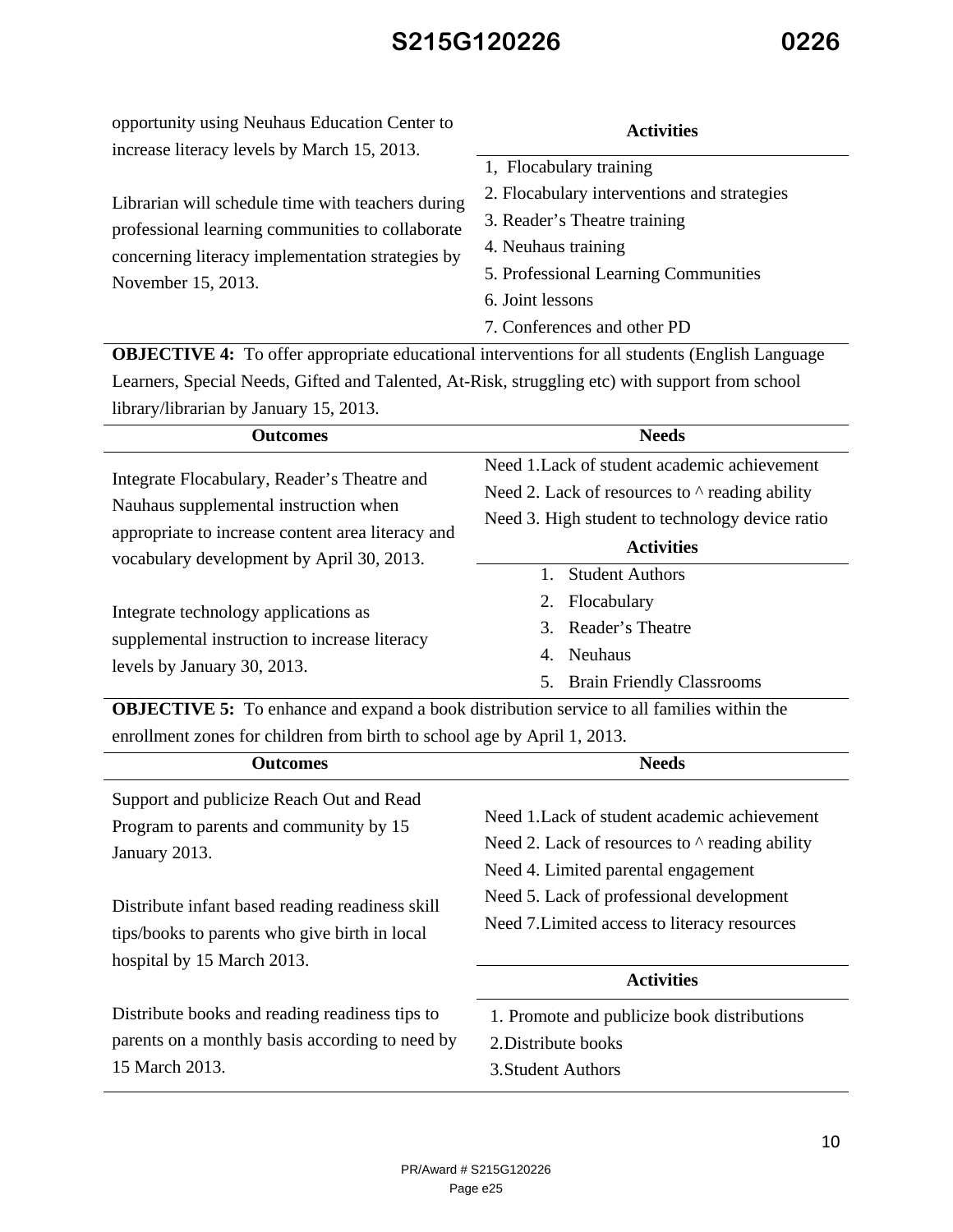Performance feedback and continuous improvement of the program are integral to the success of the project. The executive management team will consist of the librarians, program director, teachers, parents and two (advisory) student representatives. The executive management team will be responsible for seeking out feedback and making recommendations for program improvements. Twice each year students, parents, teachers and staff will be surveyed to collect data on program impact. In addition, a box in the main office of the school, as well as a dedicated email account, will collect feedback from all stakeholders on a continuous basis.

The executive management team will also continuously evaluate student progress. They will use state test scores, curriculum based measures, benchmarks, and other classroom/school assessments to determine if the program is meeting the needs of the students. The team will use the data to evaluate the program's effectiveness, student achievement, and to contemplate whether any necessary changes are in order. The executive management team will meet at least once every month and will address all questions and concerns received (weekly meeting for the first four months of the grant). Recommendations for program improvements will be taken to the administration council and School Board before implementing changes. Once each semester, the executive management team will make a public presentation on program progress in an open community meeting, where any stakeholder can also deliver their feedback in a verbal format.

#### **QUALITY OF THE PROJECT SERVICES**

Navasota ISD's students are very diverse: ethnically, economically, and academically. Traditionally education tends to focus its instructional practices on a model geared toward middle to upper class, Caucasian students from two parent homes. Students from groups outside of this mold have often struggled when the strategies/ techniques used in classrooms did not fit their learning style or needs. NISD's mission is to meet the needs of ALL students so that all students will have equal access to strategies for ensuring academic success. The librarians will serve as a literacy coach and will work together with teachers to develop instructional techniques that are differentiated based on each student's academic level. The assistance of technology for access to supplemental educational opportunities as well as individually identified resources for support will be made available.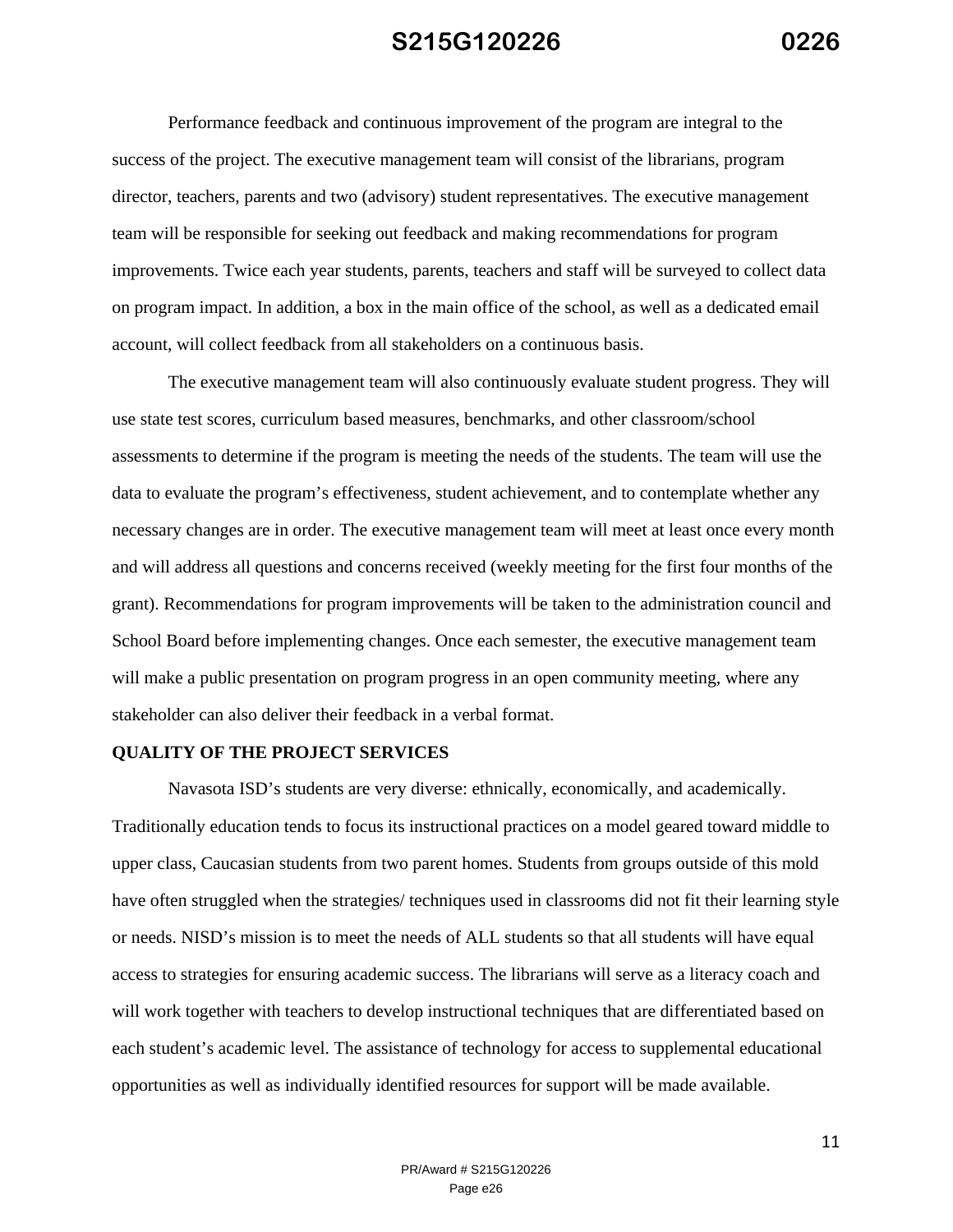NISD has a special needs population of just over 7% of total student enrollment. The high rate of students with special needs led to the decision to utilize the Neuhaus Education Center program which grounds its structure in K-12 instruction of struggling students, specifically those with dyslexia and learning disabilities. Although the program was originated for students with special needs, it has been proven effective for Tier I, Tier II, and Tier III interventions.

Services to be provided in Project LEADER include: (1) increasing the quality and quantity of literacy materials in school libraries; (2) encouraging collaboration between librarian and teachers; (3) conducting professional development for assisting all students, but especially those with special needs, in obtaining their optimal literacy potential from the Neuhaus Education Center; (4) enhancing early childhood reading readiness and parent engagement through the use of technology, Reader's Theatre, and book distribution; (5) using the trainer of trainer model to implement instructional strategies in the classroom and library and (6) supporting the acquisition of core content material through the implementation of an intensive vocabulary development program.

Increasing the quantity and quality of literacy materials is more than just buying books. Many factors must be taken into consideration including a collections age and subject matter balance. The age/collection size of each of the Navasota ISD campuses is listed in the chart below. All libraries have had a TitleWise Collection Analysis prepared by Follett Library resources. The TitleWise Analysis indicates that the collections are out of date and unbalanced to the point where they are not a reliable resource for information/curriculum integration and collaboration.

|                     | # BK/        | # of         | Avg  | Average  | <b>Certified</b> | # of Computer    |
|---------------------|--------------|--------------|------|----------|------------------|------------------|
|                     | student      | <b>Books</b> | Pub  | Age      | Librarian        |                  |
| <b>Navasota</b>     | 776 enroll   | 21296        | 1992 | 21 years | 1 Certified      | 25 Windows XP    |
| <b>High School</b>  | $27.4$ bk/st |              |      |          |                  | 10 iPads         |
| Navasota JR         | 582 enroll   | 13751        | 1997 | 16 years | 1 Certified      | 23 Windows XP    |
| High                | $23.6$ bk/st |              |      |          |                  | 10 ipads         |
| <b>Navasota</b>     | 362 enroll   | 10525        | 1998 | 15 years | 1 Non Certified  | $3 XP +$         |
| <b>Intermediate</b> | $29.1$ bk/st |              |      |          |                  | 3 Windows 98     |
| Webb                | 911 enroll   | 13391        | 1997 | 16 years | 1 Certified      | $1 \text{ XP} +$ |
| <b>Elementary</b>   | $14.6$ bk/st |              |      |          |                  | 5 Windows 98     |
| <b>High Point</b>   | 356 enroll   | 9867         | 1996 | 17 years | 1 Non Certified  | $3 XP +$         |
| <b>Elementary</b>   | $27.7$ bk/st |              |      |          |                  | 5 Windows 98     |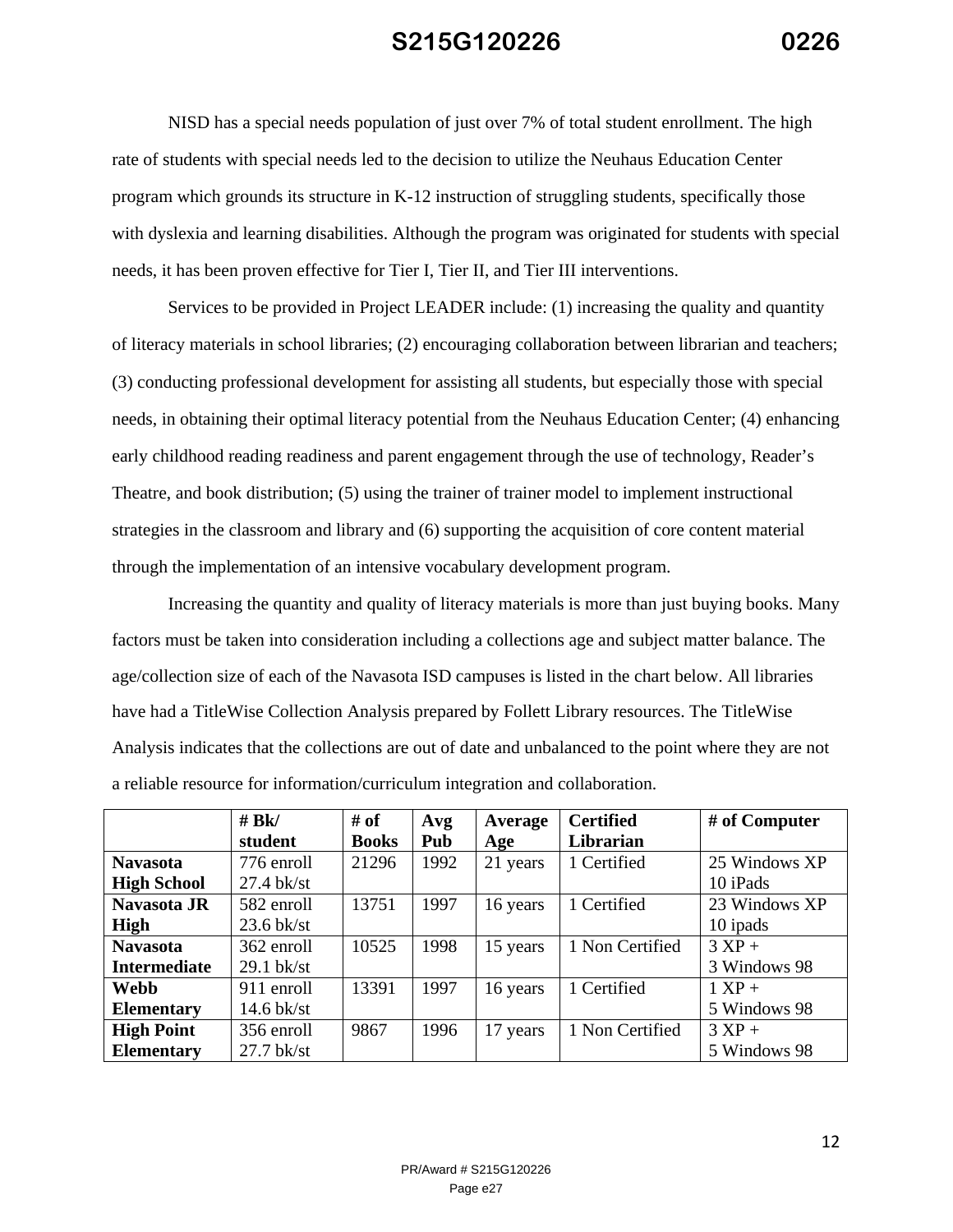Just as import as the number of books per student is the *age sensitivity* of the books. Categories of books have acceptable ranges for age due to the data and information involved becoming absolute. During the Titlewise assessment of campus libraries the following data was collected concerning the *percentage of books that are beyond the age sensitivity range*:

|                                                | <b>NHS</b> | <b>NJH</b> | <b>NIS</b> | Webb  | <b>HPE</b> |
|------------------------------------------------|------------|------------|------------|-------|------------|
| <b>Systems Data/Computers</b>                  | 65.5%      | 73.1%      | 100%       | 100%  | 100%       |
| <b>Political Science</b>                       | 70.5%      | 50.9%      | 53.8%      | 31.2% | 56.6%      |
| <b>Social Problems</b>                         | 67.1%      | 42.1%      | 53.3%      | 60.0% | 88.1%      |
| <b>Education</b>                               | 71.2%      | 66.6%      | 87.9%      | 67.9% | 85.3%      |
| <b>Commerce, Communication, Transportation</b> | 73.4%      | 57.1%      | 90.0%      | 69.7% | 75.9%      |
| <b>Astronomy and Allied Sciences</b>           | 62.7%      | 27.42%     | 82.3%      | 57.4% | 78.3%      |
| <b>Life Sciences</b>                           | 83.0%      | 15.1%      | 62.7%      | 62.5% | 89.1%      |
| <b>Medical Sciences</b>                        | 65.5%      | 47.5%      | 86.0%      | 64.8% | 92.1%      |
| Geography                                      | 96.1%      | 58.2%      | 69.4%      | 58.0% | 77.3%      |

Each library will base selections off of the needs of their particular campus. The Titlewise assessments as well as student, teacher, and community surveys will be used to guide selections.

 Navasota ISD has a high rate (71.1%) of economically disadvantaged students. Students in special education are overrepresented as well as economically disadvantaged also. Students from economically disadvantaged families often have home lives that lack academic advantages. Many of these students do not have regular access to technology. Often they lack supervision or an adult to assist with homework. Studies have shown that these students are not read to as often as some of their peers, so their background in literacy is not as extensive (Dupert; 2009).

 Technology has the ability to mitigate many barriers, but the lack of technology can build higher barriers **(Competitive Priority 2).** In today's society, technology is used by most individuals on a daily basis. Computer software assists students in academic achievement by enhancing and supplementing the traditional classroom instruction. Electronic tablets have applications that increase reading readiness, vocabulary, and critical thinking skills. Electronic tablets and electronic readers also motivate students to love reading. A struggling high school student might be embarrassed to carry a low level reading book around with him, but he is more than willing to be seen by his peers holding an iPad. If the goal is to increase the student's reading level, then using electronic tools to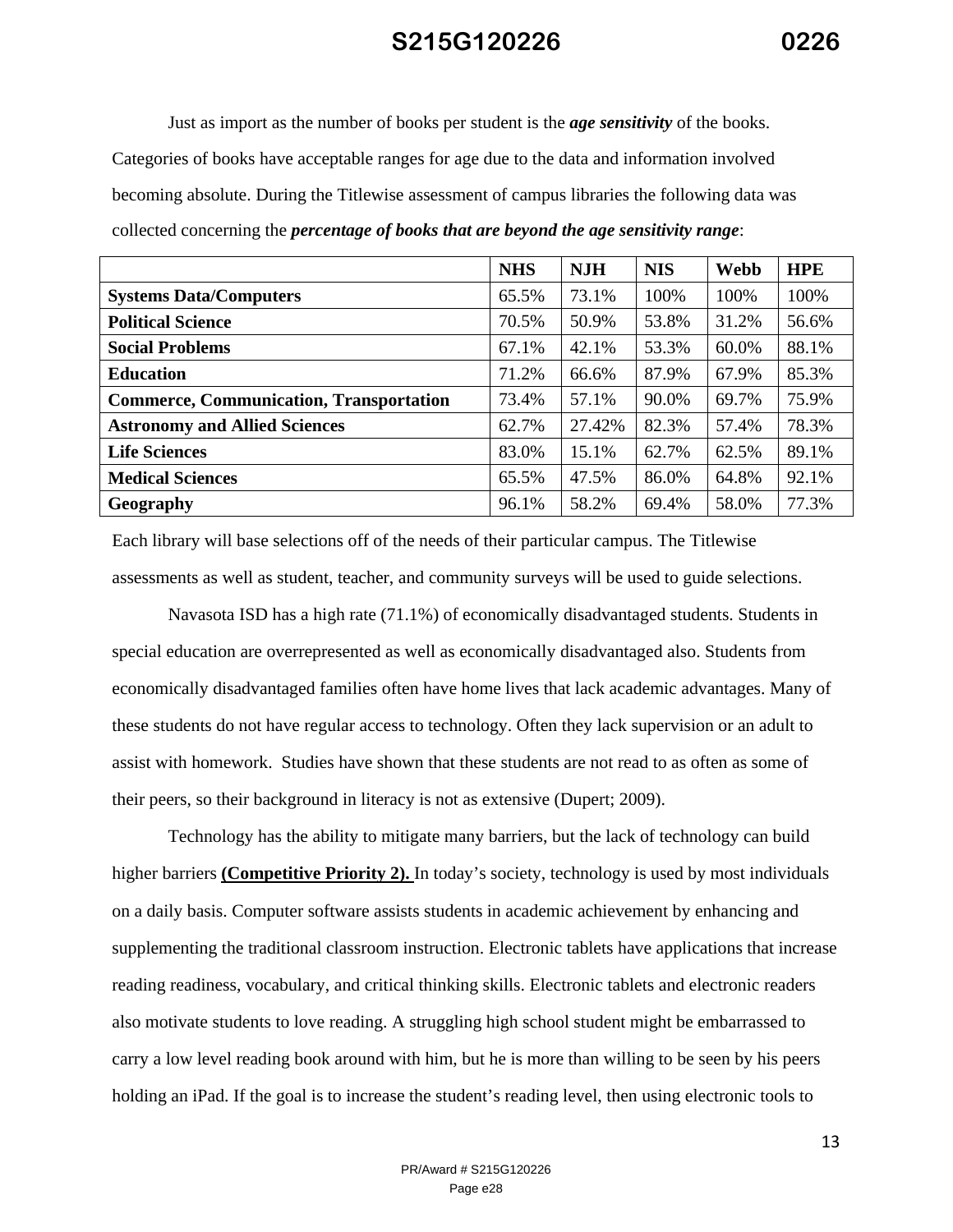accomplish this goal could be necessary. Students with special needs benefit on a regular basis from the use of technology to assist in their acquisition of knowledge.

 This project is requesting funds for electronic tablets to be used as e-readers. Having the ability to assist student learning with educational applications and websites that strength basic skills as well as the ability to access thousands of books is imperative to increasing student literacy. In addition, having the availability of printed and electronic resources that are age appropriate and at a reading level that challenges without frustrating students is essential to student academic growth. Eighth grade students (13/14 years old) who read at a third grade reading level need the tools and resources to both master the various core content being taught and to increase their literacy skills.

The strongest resource a library offers is the librarian. NISD has three certified librarians with two paraprofessionals who are both working toward certification. Multiple studies, such as that by Lance, Rodney, and Hamilton-Pennell (2005) have linked improved test scores to the level of training and certification of the library specialist. One of the most noted activities associated with higher scores at the elementary level include collaborations with teachers where the librarian identifies materials and specific tools for a teacher to use in planning lessons and integrating technology into the classroom. Joint professional development where the librarian and the teachers work side by side is the model that has been deemed to be most effective. Project LEADER has the librarian taking on the role of a literacy coach. By having the librarian train with teachers they become part of the instructional team. Navasota ISD has started a new scheduling model where teachers have a conference period and a teaming period. Teaming periods allow for teachers to work together on instructional practices. During the teaming period professional learning communities (PLCs) have been established. Project LEARDER would include the librarian in the PLCs.

 Neuhaus Education Center **(Competitive Priority 3)** is a non-profit founded by a group of parents and teachers who were interested in bringing effective Orton-Gillingham-based reading instruction to their local schools. The original curriculum, *Alphabetic Phonic,* **was used** to teach dyslexic students to read, write, and spell. In 1999, after 15 years of teaching teachers to use *Alphabetic Phonics*, Neuhaus published a refinement of that Orton-Gillingham instruction named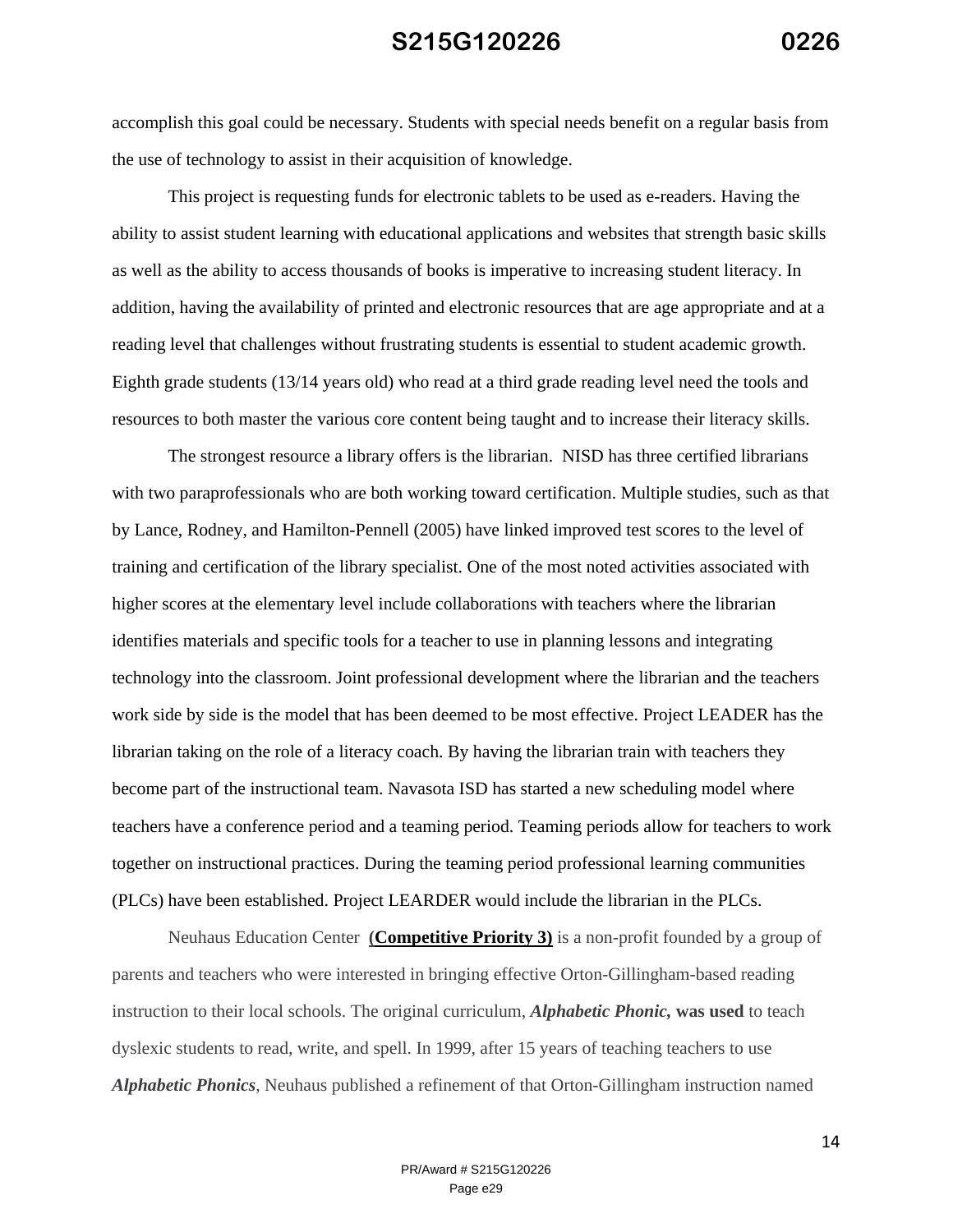*Basic Language Skills*. In that year, the Neuhaus Dyslexia Specialist Preparation Program (DSPP) was accredited by the newly formed International Multisensory Structured Language Education Council (IMSLEC). In 2011, the Texas Legislature approved the licensing of Dyslexia Therapists and Dyslexia Practitioners. The Neuhaus Dyslexia Therapist Preparation Program (DTPP) and Dyslexia Practitioner Preparation Program (DPPP) prepare qualified teachers for licensure. In 2000, the National Reading Panel Report established that direct instruction in phonemic awareness, decoding, fluency, comprehension, and vocabulary are helpful to all students. In response to the new research, Neuhaus expanded its mission to preventing reading failure by providing teachers of all students with PD in research-based methods of reading instruction.

 Data from an intervention study with third-grade students using the Neuhaus framework, *Developing Metacognitive Skills,* suggested that the addition of metacognitive strategies to daily comprehension lessons boosted students' comprehension and spelling by 20% and vocabulary by 40% on standardized and criterion reference measures (Boulware-Gooden, Carreker, Thornhill, & Joshi:2007). In the study, 130 third graders in two schools were given 30-minute comprehension lessons daily over a five-week period. Students in one school received metacognitive strategies that the other school did not receive. Metacognitive strategies help students to "think about their thinking" before, while, and after they read.

 Professional development from the Neuhaus Center is available both on-site and online. It is the intension of this project to send a cadre of teachers and the librarian to the Neuhaus center to become trainers of trainers. The Basic Language courses available include two weeks of intense instruction to teach strategies for students with dyslexia and other related disorders and two follow up training dates. Teachers will participate in the Basic Language Skills - Introduction course during year one and the Basic Language Skills - Advanced course during year two. The teachers will also participate in the Reading Readiness course during year one as a prerequisite for the Basic Language Skills courses. The Basic Language Skills courses focuses on fluency, decoding, comprehension, phonemic awareness, composition, and oral language. The teachers will bring the skills they learn back and share with the rest of the staff. This professional development is geared toward expanding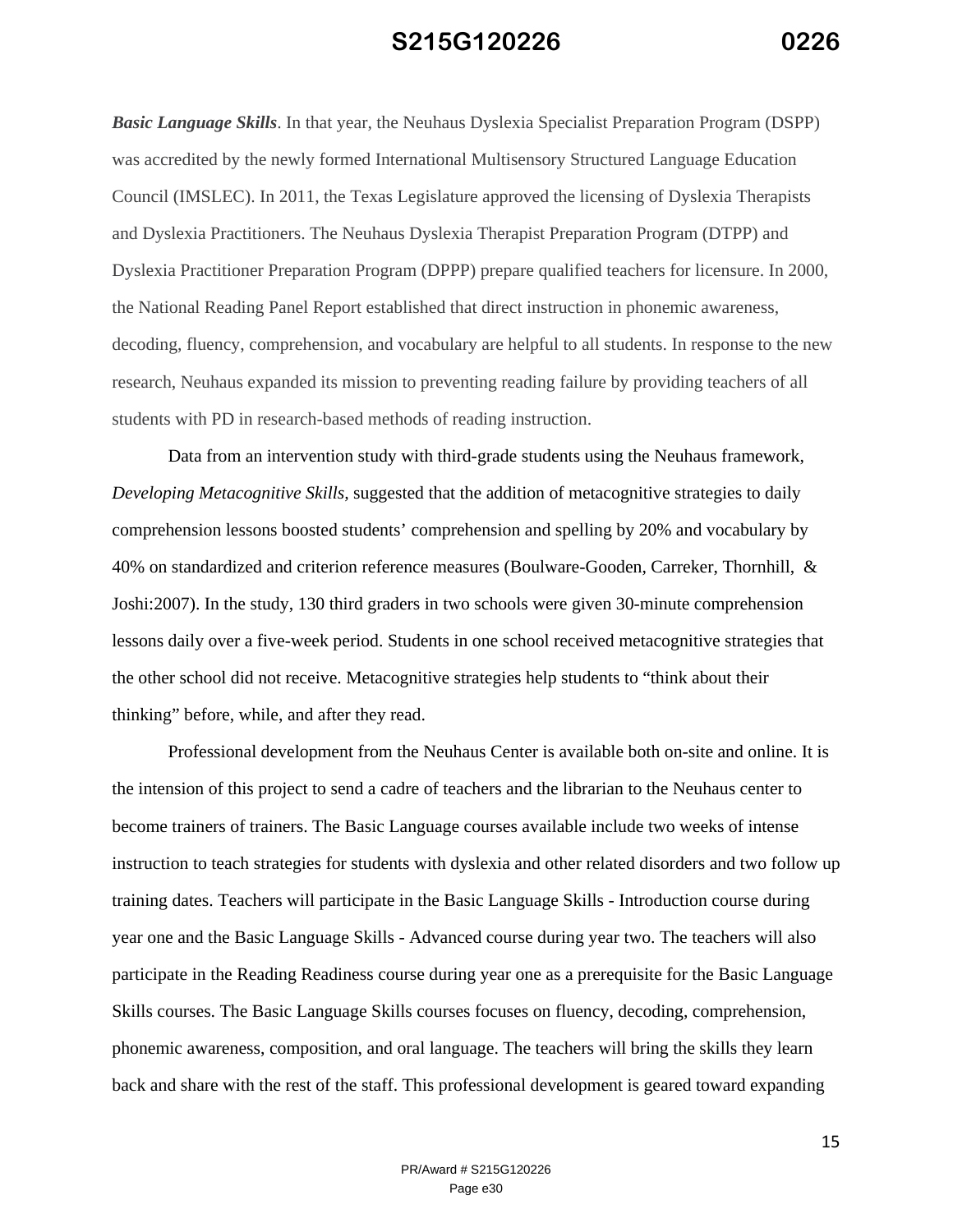the range of literacy strategies and resources available to teachers. In addition, much of the content learned through Neuhaus is geared toward meeting the needs of students who have particular learning difficulties or who are with special needs. Although the same principles can be used with all students, teachers having confidence in the skills necessary to succeed when working with special populations is essential to overall success. Having an option for more in-depth on-line professional development is also a major plus for this program. Teachers, like students, have both strengths and weaknesses. Being able to address weaknesses in instruction by having specific teachers register for on-line PD in areas where they need the most attention is both a cost effective method and comprehensive in increasing the schools capacity for success.

 The principles of the Neuhaus literacy program will also be extended to a "brain friendly" classroom. In this classroom students will develop literacy skills while combining that learning with physical movement. The brain friendly classroom is a researched based motor development program based on the brain research that supports how movement improves brain function, especially as it relates to decoding (Madigan, 2011). This classroom is funded through another funding source, but will be leveraged with Project LEADER.

Reader's Theater is reading a story aloud, like a play, without memorization, props, or a stage. Students are each assigned a character role and read their parts with expression, meaning and enthusiasm. Each character's dialogue is presented in a different color throughout the story and the roles are written at different reading levels. According to a Loyola University Study (2009) word recognition and reading comprehension improves 27% when text is presented in color compared to bold text, and 35% when presented in color compared to contrasting fonts. Reader's Theatre is done in with repeated readings in multi-leveled small groups (high, medium, and low readers together) so that it provides the practice of "Repeated Guided Oral Reading" which builds reading fluency (Fountas & Pinnell, 2001; Griffith, 2004). Plays inherently come with built-in strategies to help students read better. The acting out of story dialogue compels readers to work more closely with the text to interpret and project meaning into the experience. As a result, students show improvement in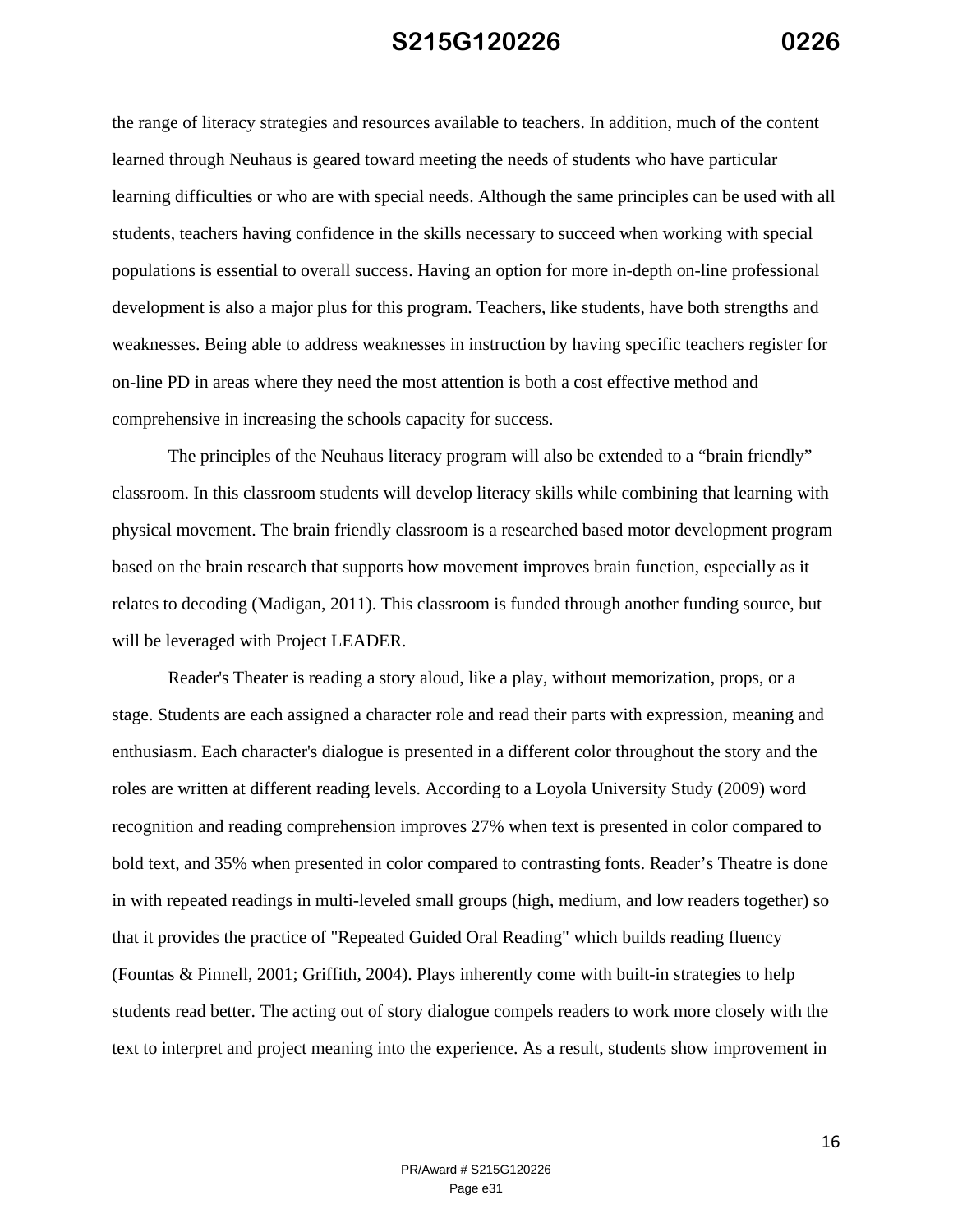vocabulary, comprehension, and retention. Reader's theater is a fluency building strategy that engages and entertains students while they learn and improve their skills.

 Reader's Theater, through reading aloud with expression, offers numerous benefits for students who participate including improved fluency building, self-esteem, oral speaking skills, and even decision making skills. All these translate into success in other areas of their lives. Interactive or guided reading is also vital to progress for young or struggling readers. Role-play reading in small non-threatening groups fosters a sense of belonging; helps struggling students to achieve success in front of their peers; shy students to gain confidence, and gives all students the opportunity to succeed. The conversational group aspect of reader's theater provides extra incentive for full participation and enjoyment of the reading activity, but it also offers students the opportunity to cooperate, interact, and improve their social skills. The intent of the program is to use Reader's Theatre as a Tier II intervention for students. It will supplement classroom instruction. In addition, it is intended that the Reader's Theatre curriculum be checked out to students on a rotating basis as "homework". The goal is to have the family do the guided reading repetitions at home. This increases parental involvement and promotes higher literacy skills.

Flocabulary is an online resource that develops student's academic vocabulary and mastery of content material. Flocabulary is innovative in that it combines hip-hop music and curricular materials to teach academic content in grades K-12. The premise of the program focuses on motivating students to learn via an activity that they enjoy. Flocabulary is similar to the concepts used with the *School House* Rock Saturday morning music cartoons of a generation ago. Much research has been completed documenting that facts put to music are learned more quickly and retained longer than by traditional memorization. The program combines academic content that is rigorous with engaging strategies for students of all backgrounds.

Dr. Roger Farr, former president of the International Reading Association, conducted a study in 2009 which determined that *The Word Up Project*, Flocabulary's multisensory vocabulary program, raised state test scores for middle school students. The study also showed a dramatic increase in vocabulary proficiency, with the largest gains coming from students of a lower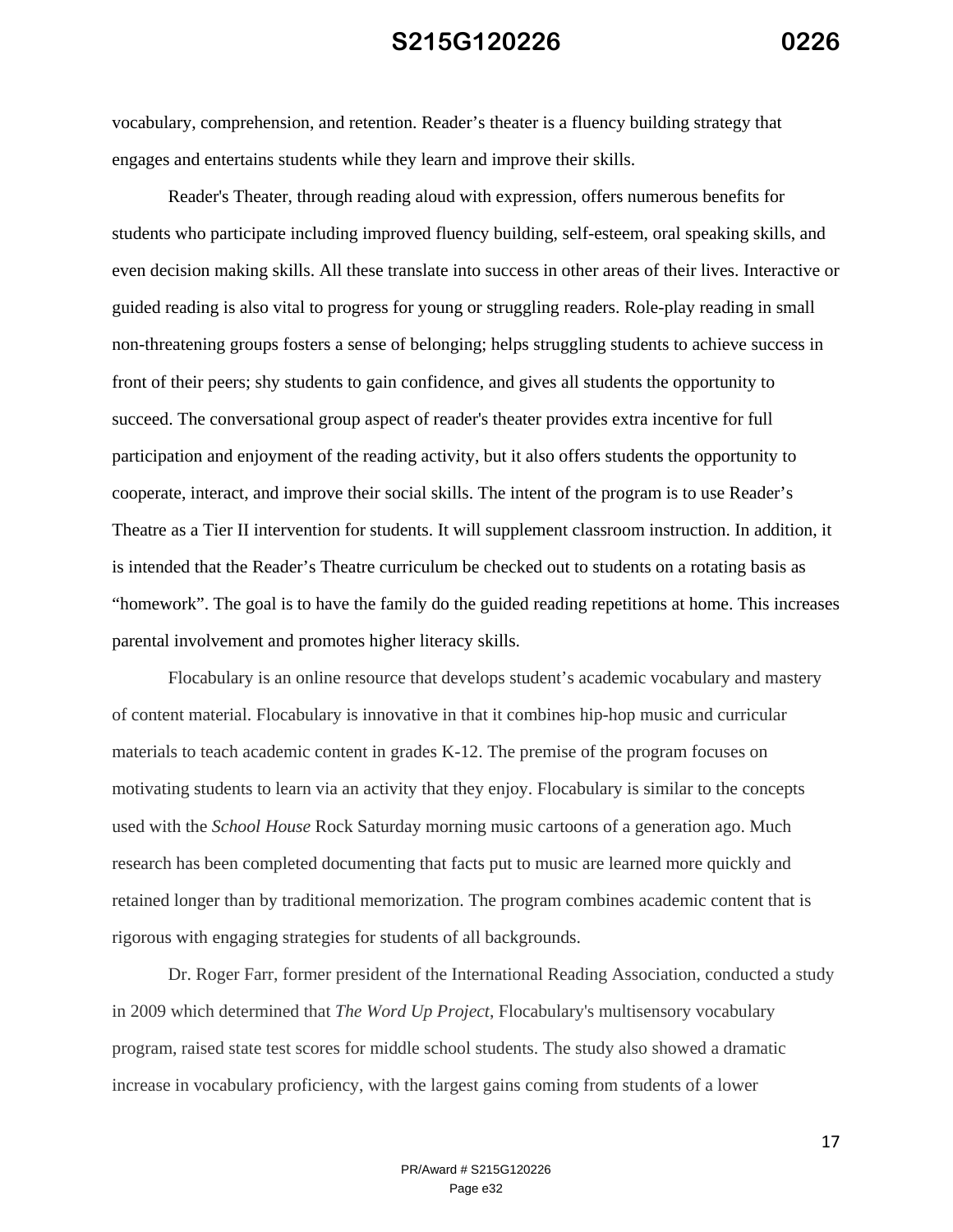socioeconomic status. A total of 1255 students participated in the study in six states. Flocabulary will be used as a supplement to instruction. It is intended to be used as a means of engaging students and parents in the learning process. Expanding vocabulary for students is essential for continued academic success. Flocabulary also has other elements that include core content delivery of history, math, and science through music also. Yearly subscriptions to the online service are //classroom.

Developing a student's love of reading is important in the literacy acquisition process. In an effort to increase a student's motivation to read, each library will bring in a Texas author to speak with students. Interaction with authors has been found to increase student engagement. Students in grades 4-6 will also participate in writing and illustrating their own books. This will be done through the Linton book service. Two hardbound books will be published of each child's work. One of the copies will be placed in the school library on a shelf that houses local authors. One family literacy night a year will include a "Meet the Author" event where students will display and read their books.

The book distribution program for children age birth – schoolage is an expansion of the Reach Out and Read program. Reach Out and Read is an evidence-based program that promotes early literacy and school readiness in pediatric exam rooms nationwide by giving new books to children and advice to parents about the importance of reading aloud. Reach Out and Read builds on the unique relationship between parents and medical providers to develop critical early reading skills in children, beginning at 6 months of age. The families served annually by Reach Out and Read read together more often, and their children enter kindergarten better prepared to succeed, with larger vocabularies, stronger language skills, and a six-month developmental edge over their peers. Pediatric healthcare providers are trained in the three-part Reach Out and Read model to promote early literacy and school readiness: (1) In the exam room, they speak with parents about the importance of reading aloud to their young children every day, and offer age-appropriate tips and encouragement; (2) The provider gives every child 6 months through 5 years old a new, developmentally-appropriate children's book to take home and keep; (3) In the waiting room, displays, information, and books create a literacy-rich environment. Project LEADER will expand this program. A representative from the school will give a book and reading readiness tips to all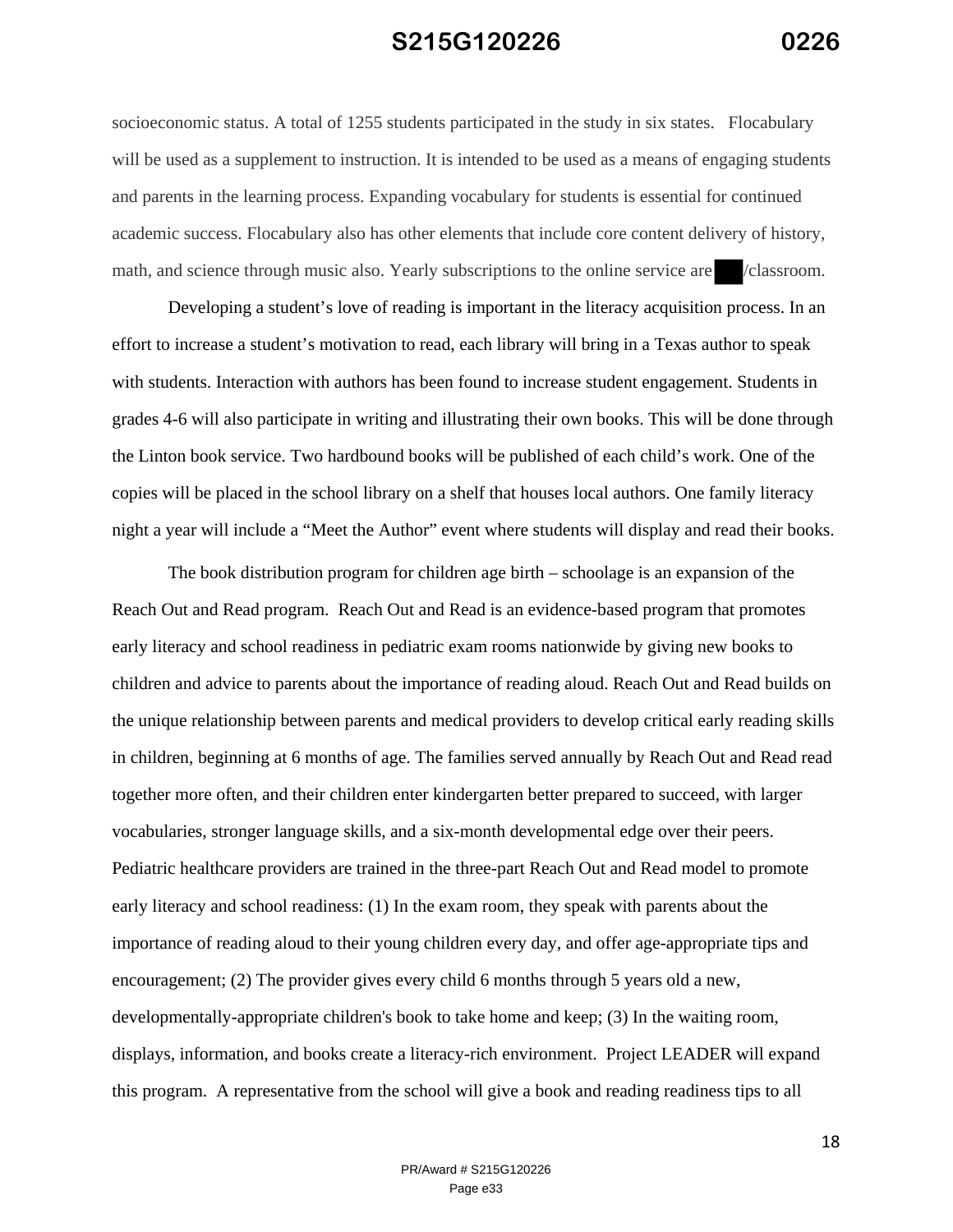parents who give birth within the enrollment zone. This will start a relationship with the families of our future students. Every three to six months a follow book and tips will be delivered. The district's parenting coordinators will implement the program.

#### **ADEQUACY OF RESOURCES**

All costs for this project are considered reasonable and necessary to achieve the objectives with the desired impact on students for a sustainable period of time. To increase student achievement across the curriculum, Project LEADER focuses on the literacy level of students. Centering on the critical needs from the District Improvement Plan, Navasota ISD has developed Project LEADER to reflect the rigorous expectations for student improvement in literacy. The foundation level of Project LEADER is to purchase books and other printed reference materials that will be distributed throughout the five campuses of NISD. The books will update collections that have inaccurate information due to age of text, align the collections to the district curriculum, lower the average age of the collection, and offer the correct age appropriate reading materials. Specifically, focus for book obtainment will be as indicated in the TitleWise Collection Analysis. (HS: Science, research, fiction, nonfiction; JR: biography, high interest; Elementary: technology, history, geography and high interest). It is noteworthy to recognize that *not all students read at or below grade level*. Some students are reading above grade level. For teachers and librarians this can be just as problematic as a low reading student. Gifted readers usually read consistently. It is not uncommon for some young readers to have read all the books that are of their interest and grade level in a school library. A nine year old that reads on a 10th grade level is not necessarily ready to handle the more mature content in books written for an older audience. Therefore, it is important to include books that are age and reading level appropriate for all children within the district. Books in this category will account for 10% of printed material expenditures. Navasota ISD has a high percentage of students with disabilities. It was decided that 5% of the printed materials will include books that help to define and explain disabilities. Some examples would be: What's Wrong with Timmy?, The Rabbit with Epilepsy, What's Happening to Grandpa? (Alzheimer's), and We'll Paint the Octopus Red (Down's Syndrome). In addition, 15% of printed material funding will be reserved for six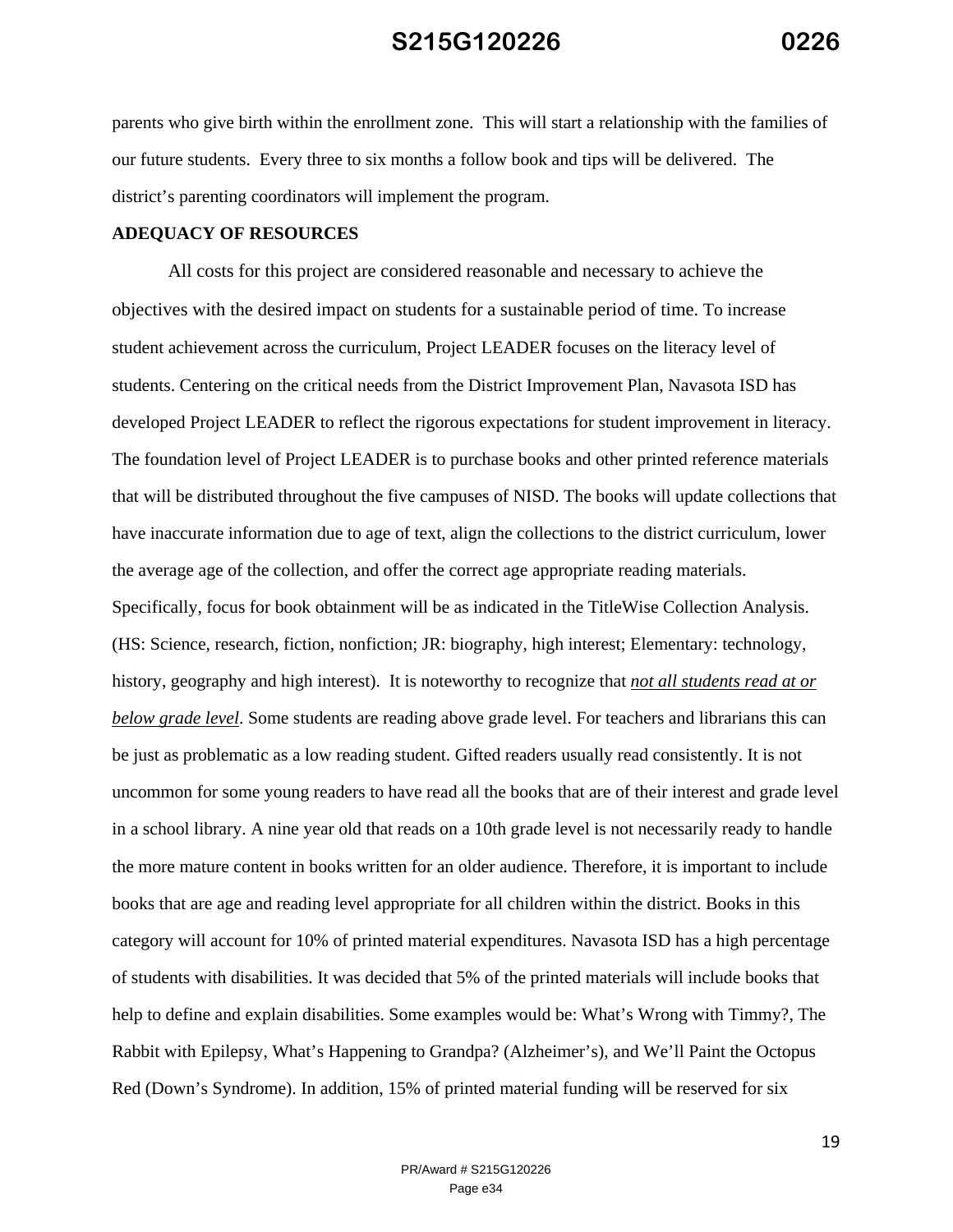months, during which time a High Interest Reading Survey will be available on each campus for students, parents, teachers and community members to participate in. The survey will enable individuals to make requests for materials to be added to the library. This ensures that all stakeholders have a voice in the acquisition of materials.

Project LEADER will promote Family Literacy Nights which include not only the promotion of reading to the entire family, but also will consist of presentations by authors. Giving students and families the chance to meet to speak with authors will help them to develop a passion for books and reading. Some of the suggested authors include: Gary Soto, John Erikson, David Davis, and Jan Peck. The school libraries will extend normal hours to include summers and a period of 30 minutes before school starts and two hours after school. Schartz (1996) noted that for programs to be successful in promoting an increase in academic achievement three aspects must exist: (1) reinforcement of learning; (2) time and space for quiet study; and (3) providing an educational enrichment and spark for the love of learning. Libraries will be manned by school and library personnel. Increasing meaningful parental engagement has less to do about money than it does about relationships. Parents often *want* to be able to help their students with school work but either lack the knowledge or tools to do so. As stated above, Reader's Theatre is based on sound scientific research for developing literacy skills. The Reader's Theatre kits for students to take home allow for the entire family to participate in reading and small props to increase the fun nature of the assignments serve to (1) increase motivation for both students and parents; (2) increase bonding between parents and child; and (3) increase bonding between parent and school. Flocabulary is another intervention strategy that will be used to engage parents in student learning. The core content material is set to music which makes the material easier for both the parent and the student to participate. In addition, Family Literacy Nights, including "Meet the Author" event where student authors will present their books, will also be held at the school to promote literacy obtainment and to supply tools to parents that will help them encourage student academic success. These programs have minimal costs.

 Collaborative opportunities for professional development will be available to all teachers by using the librarian as a literacy coach on the instructional team. This enables teachers to have another person to help them design individualized interventions for all students (gifted, struggling, special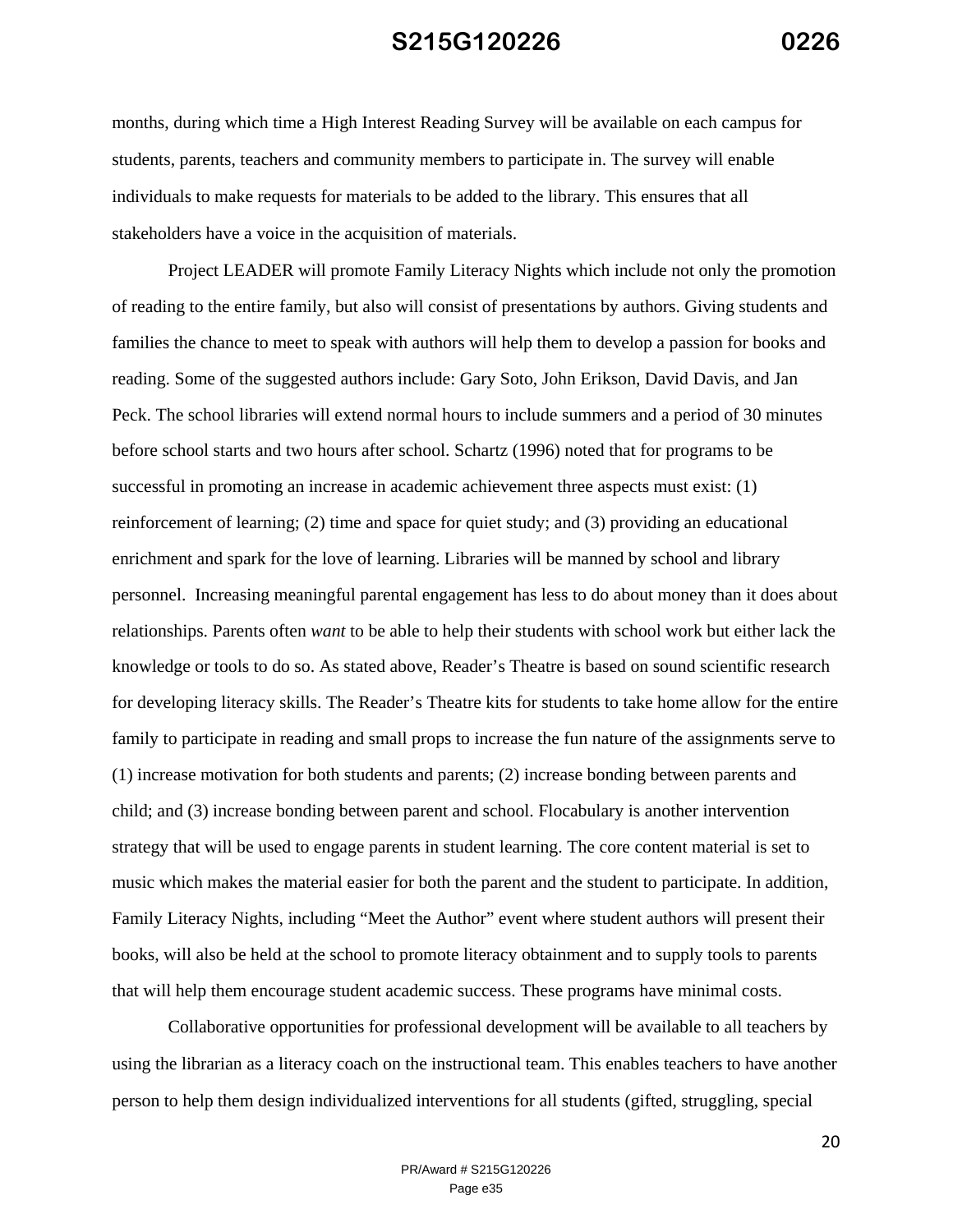needs etc). In addition, because the program is using a train the trainer model with the specific programs being implemented (Neuhaus, Flocabulary, Reader's Theatre, etc) all teachers in the school will have the opportunity to participate in meaningful and purposeful professional development on a regular and sustainable basis. The ability to train new teachers as they join the school staff also adds to the ability for the program effects to continue after grant funding has ended, thus making the impact much larger than the initial cost per student ration would indicate.

#### **QUALITY OF THE MANAGEMENT PLAN**

The management of Project LEADER will be completed by an Executive Management Team. It will consist of the program director, school librarians, teachers, parents, and two student (advisory) members. They will be responsible for making major decisions, facilitating open communication with all stakeholders, sharing information and resources, overcoming barriers that arise, increasing partnerships and levels of collaboration, and planning for sustainability of the project. The Executive Management Team will meet weekly for the first four months of the grant. After this initial period the team will meet monthly to monitor program implementation and to assess any challenges or barriers that have been identified. The team will examine any written reports or recommendations delivered by campus personnel, community stakeholders, or families and take action accordingly. It is the responsibility of the team to ensure that all partners are meeting program expectations and to monitor the incremental progress of the program in achieving goals. The team will work under the continuous improvement model whereas adjustment to procedures or policies concerning the program will be considered for improved implementation. The Executive Management Team will review all evaluation data and make recommendations concerning program adjustments as needed. Data collection/examination will take place on a continuous basis as noted in the evaluation section. Decisions will be driven by the data collected.

The program director will be responsible for working closely with the funder, the program venders and the evaluator to ensure that the project is administered for maximum impact. The Program Director will be responsible for communicating program expectations. The Director will lead and maintain partnerships among key stakeholders and keep staff, students and families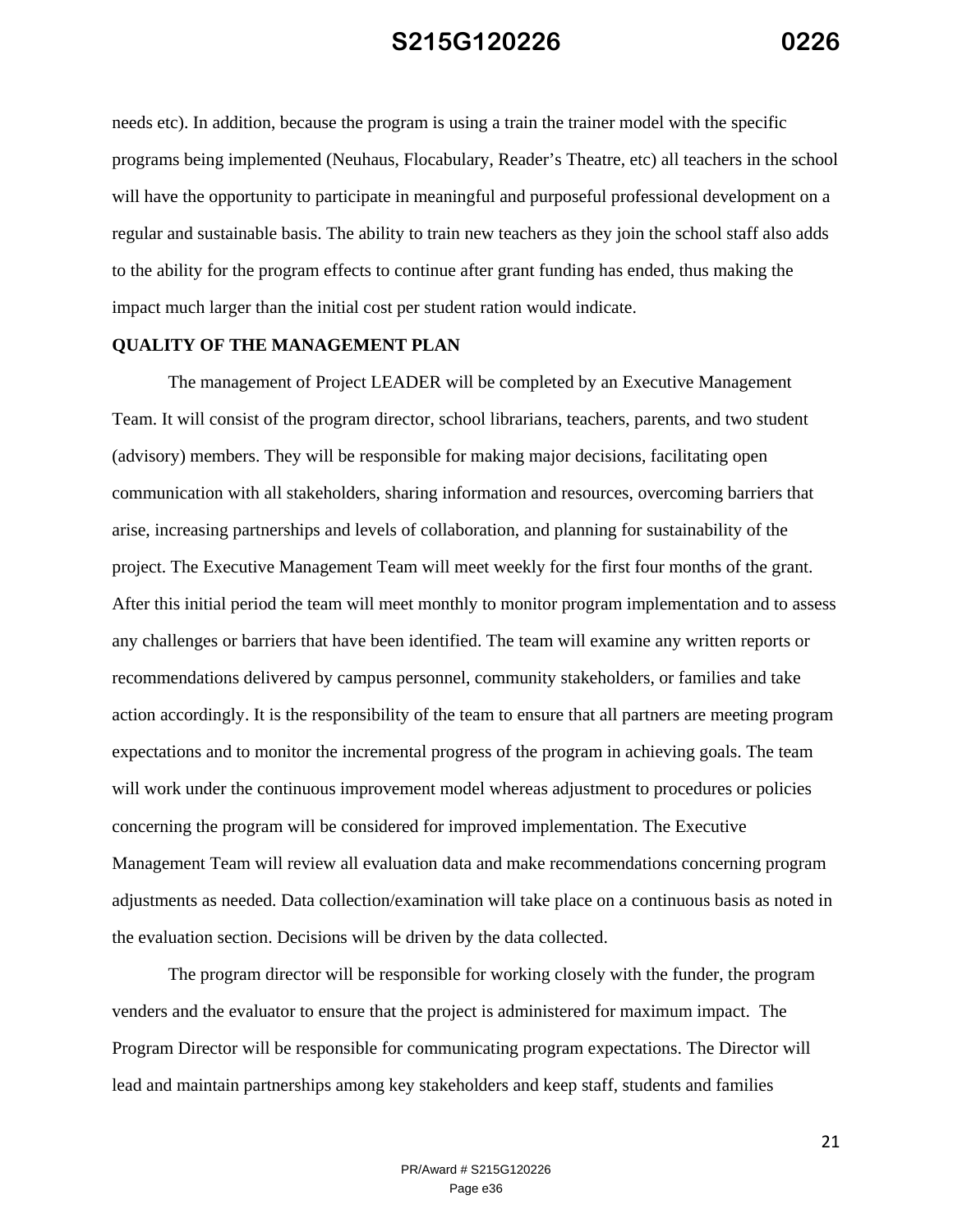informed. The Program Director will manage the project design, staffing and the budget. They will supervise project staff to ensure implementation maintains a high degree of integrity. They will coordinate data collection activities. The Program Director will be responsible for progress reports to the funding agency and will prepare the annual performance report. In addition, the Program Director will work closely with the business office to ensure good financial stewardship of program funding. The Program Director will facilitate the Executive Management Team meetings and present program findings as appropriate. No grant funding will be used for this position. The school will support the salary of the program director. The Program director will be Navasota ISD's Director of Grant Services, Dr. Dawn Marie Baletka. Dr. Baletka has over twelve years experience in grant development, management, and evaluation. Dr. Baletka has successfully implemented multiple other grants including: Teaching American History, Rural Technology, Literacy through School Libraries, Readiness and Emergency Management, Safe and Drug Free Schools, Juvenile Delinquency Prevention Grants, Teenage Preganacy Prevention, Carol M. White Physical Education Program and others. None of the grants under Dr. Baletka's supervision have ever received monitoring findings, experienced unallowable expenditures, or been late or delinquent with progress or financial reports. The Program director will monitor all data analysis, program implementation, and collaboration with evaluator. In addition, the Program director will work in alignment with district CFO and business office to assure that the use of funds is expended within the grant guidelines, that funds are used solely for supplemental expenditures, financial reports are submitted in a timely manner, and that provisions of EDGAR and the OMB circulars are adhered to.

The Project LEADER Coordinator, will be the lead librarian, Mrs. Haven Wisnoski, is a long time Navasota ISD employee and a certified librarian. Mrs. Wisnoski has been a teacher for 15 years and a librarian for 7 years making her total experience in education a 22 year tenure. She will be responsible for maintaining documentation and logs from all campuses and making reports to the Executive Management Team. She will also monitor the collaborative professional development opportunities between teachers and librarians and schedule trainings. The school's CFO will monitor all financial expenditures of the program. The Program Director will meet with the CFO or their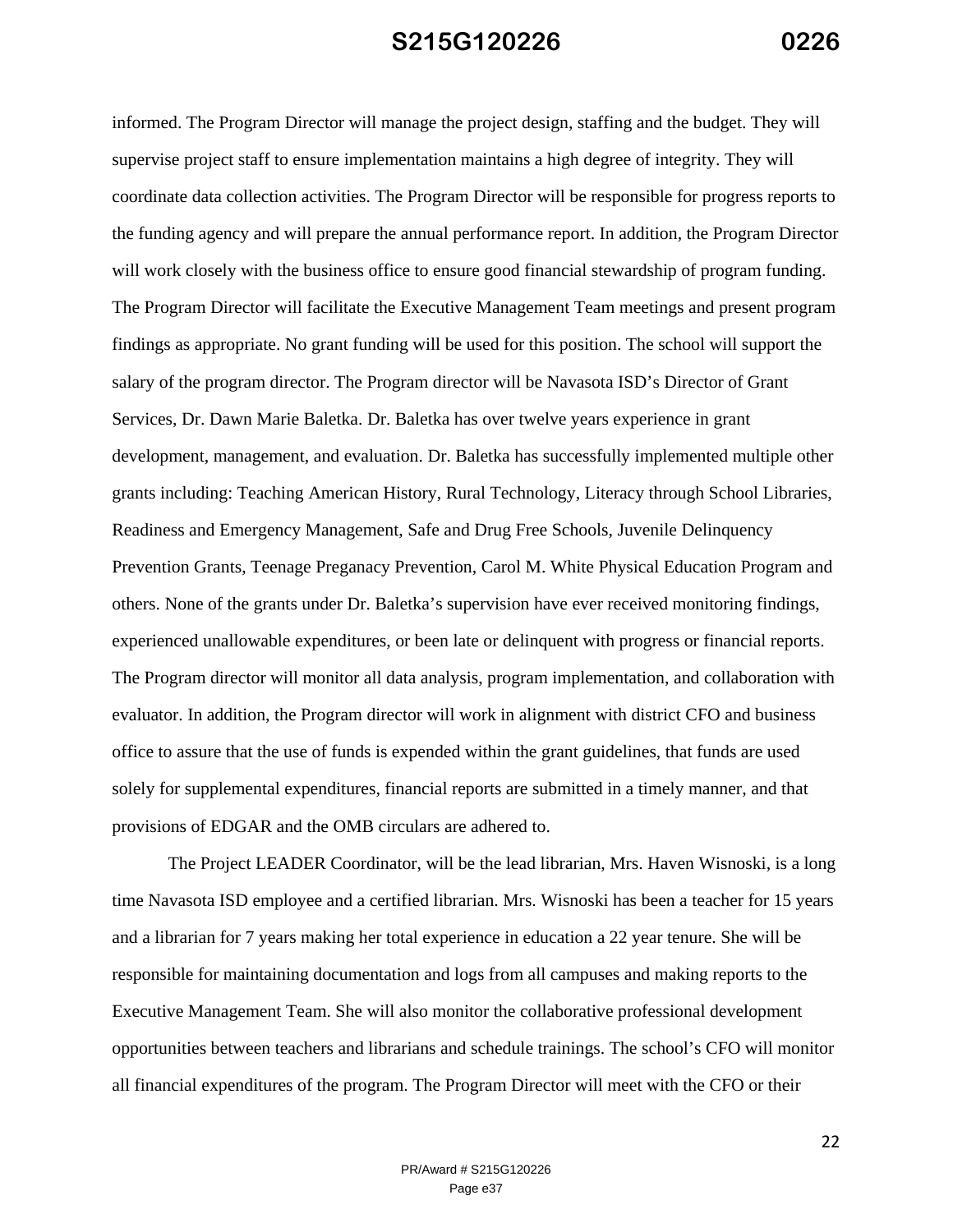designee at least monthly to review year to date expenditures and encumbrances. The CFO will file all financial reports according to the timeframes set forth in negotiated contracts.

All positions will be filled according to local policy and state and federal laws through an open application process. Navasota ISD is an Equal Opportunity Employer, and as such does not discriminate based on race, color, national origin, religion, gender, age, or disability. Recruitment of staff and volunteers to aid in language translation and delivery of program content will be actively pursued. As a barrier and need for this project was determined to be a lack of minority and/or Spanish speaking counselors within the district, concerted efforts will take place to actively recruit and encourage applications from these under represented populations. Specifically, Navasota ISD intends to contact professional university staff from institutions of higher learning that typically enroll African American and Hispanic students (Prairie View A&M, University of Texas at Brownsville, etc.) to ask for assistance in identifying qualified individuals who might be interested in applying. Navasota ISD will also post the job application on the district web site portal that is able to be read in both English and Spanish.

| <b>Activity/Event/Milestone</b>            | <b>Person Responsible</b>        | When               |
|--------------------------------------------|----------------------------------|--------------------|
| Recruit Executive Management Team          | Program director and Librarian   | Fall 2012          |
| <b>Executive Team Meetings</b>             | <b>Executive Management Team</b> | Weekly/monthly     |
| Feedback/Improvement Review                | <b>Executive Management Team</b> | Monthly            |
| Survey teachers, students, and parents and | Program director and Librarian   | Fall and Spring of |
| develop                                    |                                  | each year          |
| <b>Family Literacy Night</b>               | Librarian                        | At least 5 times   |
| <b>Author Visits</b>                       | Librarian                        | Twice a year       |
| Train the Trainer – Neuhaus                | <b>Cadre of Teachers</b>         | April 2013         |
| Train the Trainer - Flocabulary            | Librarian                        | March 2013         |
| Train the Trainer – Reader's Theatre       | Librarian                        | January 2013       |
| Data Collection                            | <b>Executive Management Team</b> | Monthly            |
| Professional Development with Teachers     | Librarian                        | Monthly            |
| Collaboration between Librarian and        | <b>Librarian and Teachers</b>    | Weekly             |
| Teachers                                   |                                  |                    |
| Evaluation                                 | Evaluator                        | Continuously       |

#### **Timeline of Events**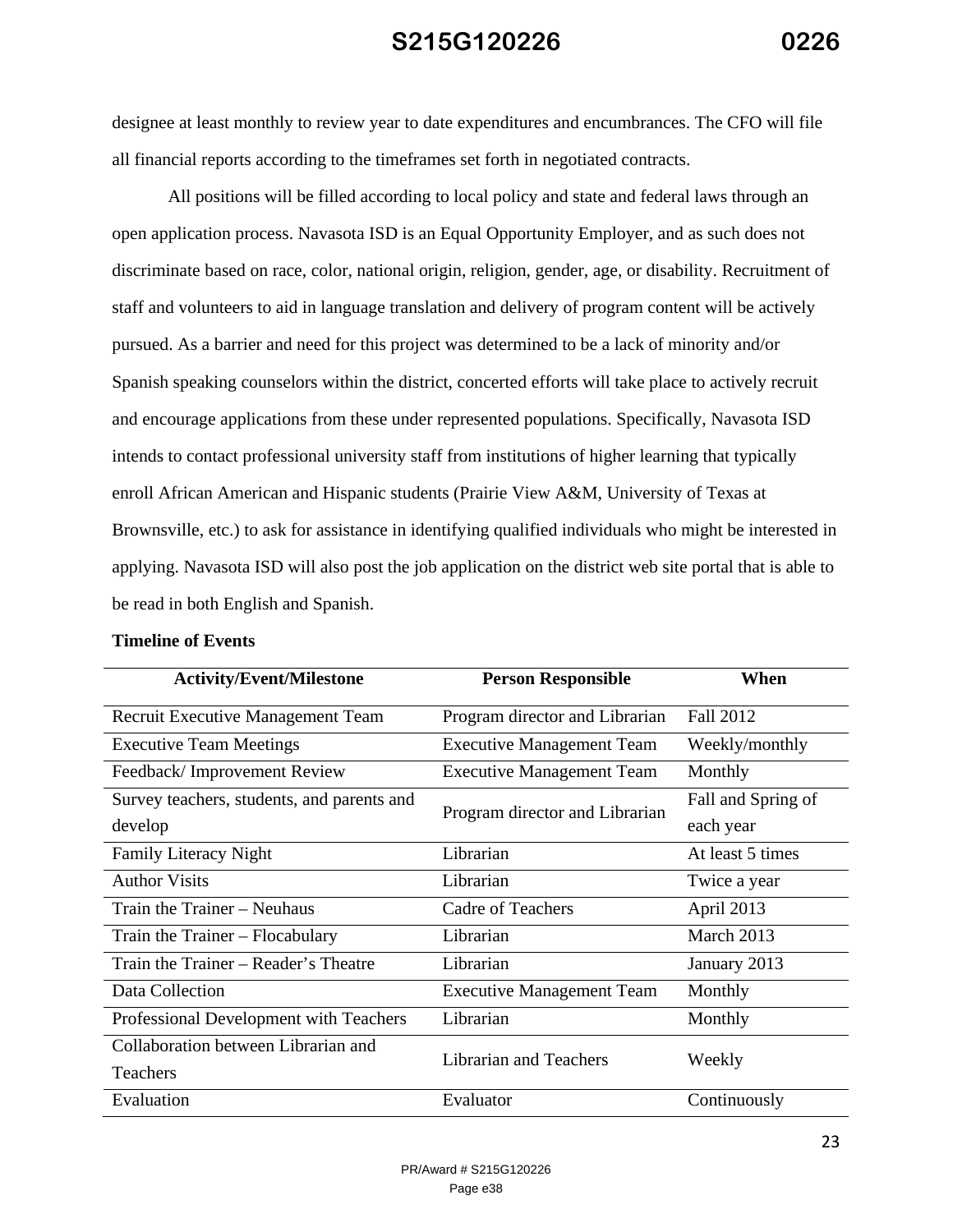#### **QUALITY OF THE PROJECT EVALUATION**

The external evaluator for this project is Price Consulting. Eric Price is principle evaluator and will be will be responsible for analyzing all data and producing formal written reports from which programmatic decisions can be based upon. He is a member of the Washington Educational Research Association (WERA), the primary purpose of which is to guide and support assessment and evaluation practices in the state of Washington. His most recent accomplishments include assisting in the development of the reading, writing and listening portion of the statewide Washington Assessment of Student Learning (WASL). He also recently participated in the development of the WEST-E assessment which certifies educators as highly qualified in compliance with NCLB Act. Mr. Price has over eleven years of experience in developing, overseeing and evaluating large scale assessments and grants. He has been involved overseeing several federal grants totaling millions of dollars, including Title II, Title III, Title V, Title X, the Teaching American History Grant, the Abstinence Based Education Grant, and the Literacy Through Libraries Grant. Mr. Price also has over eighteen years experience working in school districts as a Director of Curriculum, Instruction and Assessment, thus increasing his credibility with the administrators, teachers and local Board of Trustees for school districts.

The data collected through this project will be entered into an electronic format and analyzed (process and outcome) throughout the grant period. Results will guide future modifications or adjustments to program. Descriptive statistics will be used to assess the accuracy of input and the distribution of data. Prior to analysis, out of range values, plausible means, and univariate outliers will be checked and indentified (Gall, et.al., 1995; Tabachnick & Fidell, 2001.) Skewness and kurtosis will be used to screen the data for normal distribution. Skewness relates to symmetry of the distribution, or a nonsymmetrical curve, and kurtosis deals with the peakness of frequency distribution (Vogt, 1999.) Both indices are useful to examine whether or not scores are normally distributed and, therefore meet the basic assumption of inferential statistics. Correlational techniques will be used to study the relationships among variables. Factor analysis will be employed to find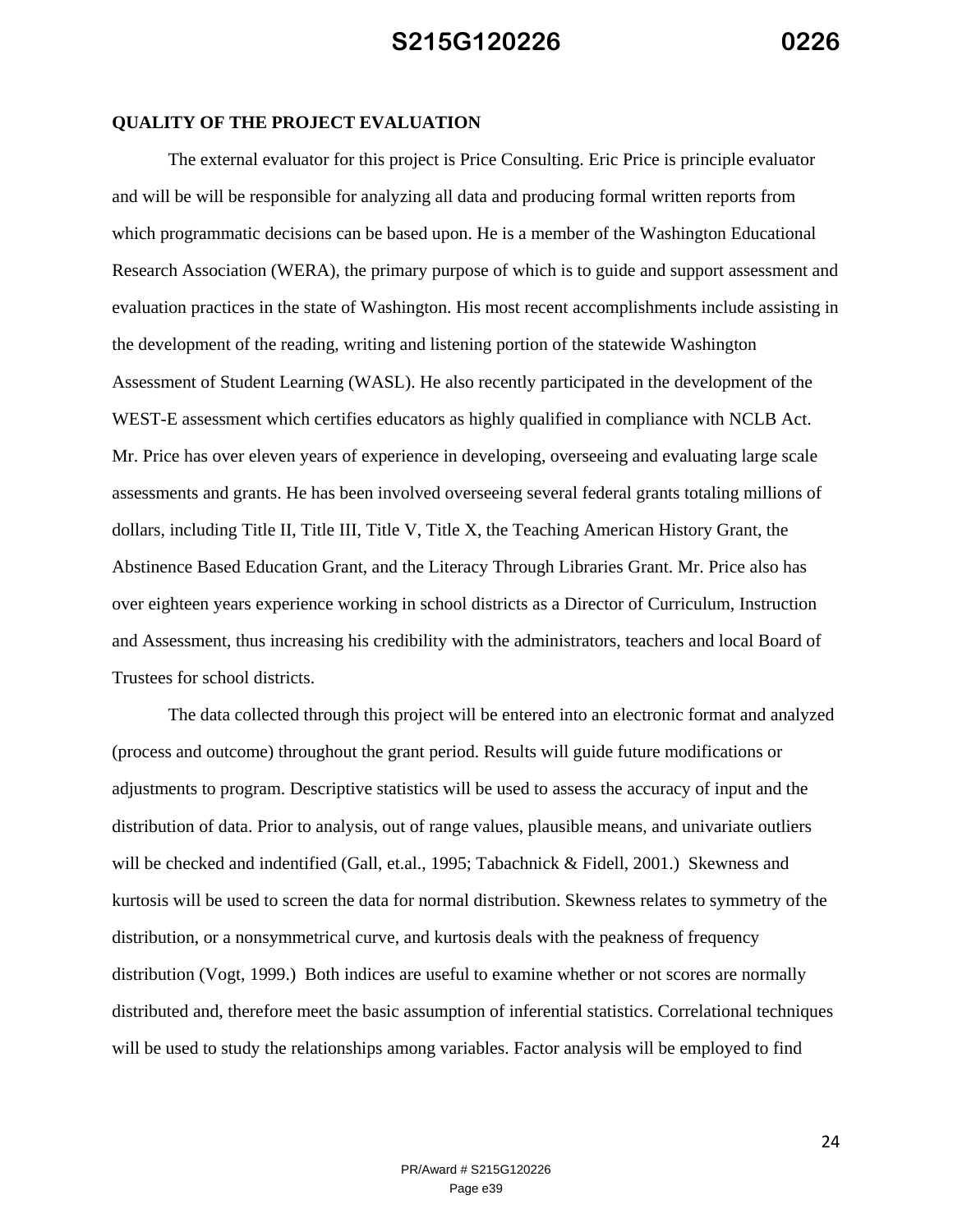patterns of variation among each scale's item and multiple regression analysis will be used to examine the interactions among variables.

The evaluation plan developed by the Project LEADER Core Team has various stages. *1) Evaluation of needs/ resources. will use qualitative data from surveys and qualitative data from student achievement, etc. Data to be collected* by the librarian and Executive Management Team . Completed by LEADER Team/District Advisory Committee. *2) Evaluation concerning the extent to which program activities were implemented* will use quantitative output data collected and analyzed. A report will be published and available www.navasotaisd.org *3) Evaluation concerning how effective the activities were in achieving the goals and objectives of the project* will be assessed using outcome data and will be published at the district web site. *4) Evaluation of the impact of the activities of the project on the participants* will be done through questionnaires given to students, teachers and parents assessing which aspects of the program are used most and least often, and what aspects were the most and least beneficial. Both qualitative and quantitative data collection methods will be used. Qualitative data will be in the form of student and family self report questionnaires, teacher questionnaires, and librarian questionnaires distributed twice a year. Interviews/focus groups with students, parents, teachers, and librarians will also add qualitative data. The quantitative data is separated into two categories: output data and outcome data. The outcome data consists of: (1) % of students meeting state standards in reading; (2) % of students who are proficient in reading at their grade level. The output data consists of:  $(1)$  # of family literacy nights;  $(2)$  # of literacy newsletters;  $(3)$ # of staff development sessions, (4) # of books and media resources added to library; (5) # of teachers participating in meaningful collaboration with librarian;  $(6)$  # books distributed to birth – school age children; (7) # of books/electronic readers checked out of library; (8) # of trainer of trainers certifications; (9) number of parents participating in family literacy nights; (10) # student authors. Additionally, data will be collected and reported (GPRA) measures: (1) The percentage of 4-year-old children participating in the project who achieve significant gains significant gains in oral language skills; (2)The percentage of participating 3rd-grade students who meet or exceed proficiency on State reading or language arts assessments (3) The percentage of participating 8th-grade students who meet